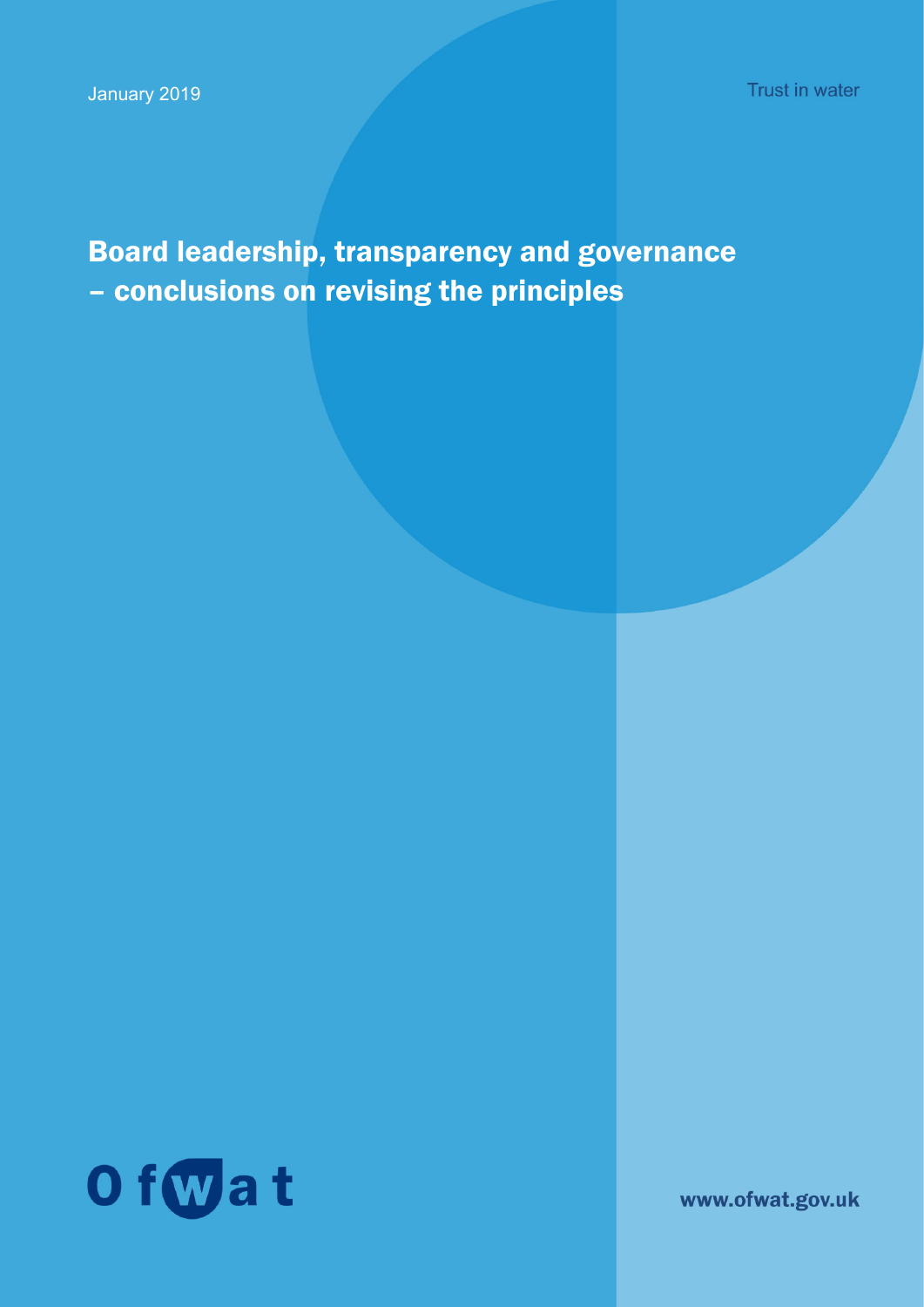## About this document

This document summarises the responses to our [consultation on revising the board](https://www.ofwat.gov.uk/wp-content/uploads/2018/07/Consultation-on-revised-Board-Leadership-Transparency-and-Governance-principles.pdf)  [leadership, transparency and governance principles](https://www.ofwat.gov.uk/wp-content/uploads/2018/07/Consultation-on-revised-Board-Leadership-Transparency-and-Governance-principles.pdf) in July 2018 and sets out our conclusions following consideration of respondents' views and further analysis.

We have published responses to our consultation in full on [our website](https://www.ofwat.gov.uk/consultation/consultation-revised-board-leadership-transparency-governance-principles/) and provided a list of respondents in appendix 1.

Alongside this document, we have published the final version of the [2019 board](https://www.ofwat.gov.uk/publication/board-leadership-transparency-and-governance-principles/)  [leadership, transparency and governance principles,](https://www.ofwat.gov.uk/publication/board-leadership-transparency-and-governance-principles/) which will supersede the previous principles with effect from 1 April 2019.

These decisions are intended to apply to the largest regulated water companies in England and Wales and to licensed infrastructure providers.<sup>1</sup> It may not always be proportionate for smaller companies (new appointments or NAVs) to meet the principles. However we still expect them to demonstrate exemplary governance and to meet the principles where they can.

 $<sup>1</sup>$  In this document, when we refer to "companies" we mean those companies holding appointments as</sup> water and/or sewerage undertakers under the Water Industry Act 1991 and any licensed infrastructure providers for a project specified under the Water Industry (Special Infrastructure Projects) (English Undertakers) Regulations 2013.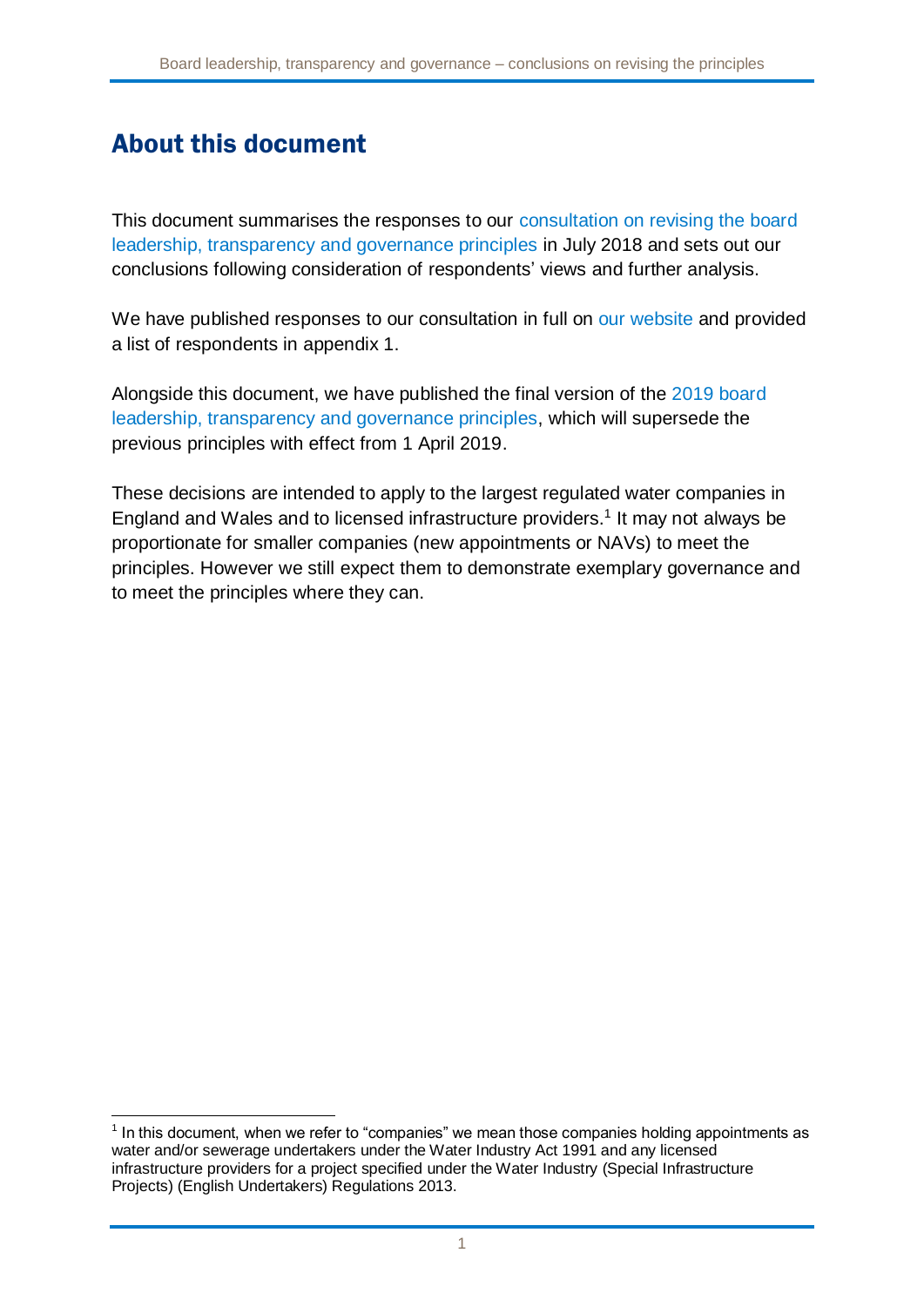# **Contents**

| 1.  | Introduction                    | 3              |
|-----|---------------------------------|----------------|
| 1.1 | Background                      | 3              |
| 1.2 | Our July 2018 proposals         | 3              |
| 2.  | Responses to our consultation   | $\overline{4}$ |
| 2.1 | Our overall approach            | $\overline{4}$ |
| 2.2 | Our proposed principles         | 9              |
| 2.3 | Licence obligations             | 21             |
| 3.  | Future developments             | 27             |
| 3.1 | Future reporting                | 27             |
| 3.2 | Next steps                      | 29             |
| A1  | <b>Consultation respondents</b> | 30             |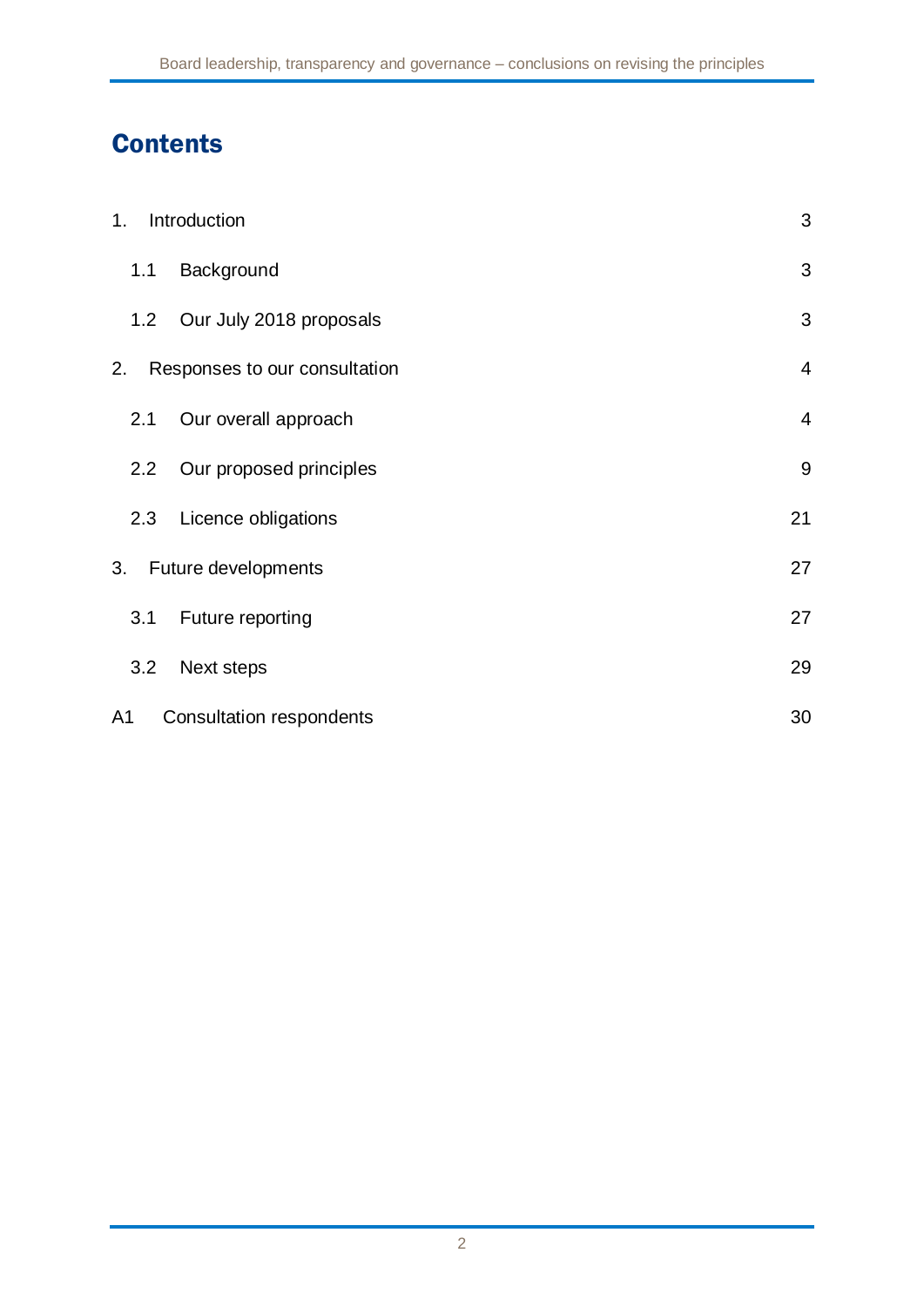# 1. Introduction

## 1.1 Background

We introduced the [board leadership, transparency and governance principles](https://www.ofwat.gov.uk/wp-content/uploads/2015/10/gud_pro20140131leadershipregco.pdf) and complementary [principles for holding companies](https://www.ofwat.gov.uk/wp-content/uploads/2015/10/gud_pro20140131leadershipholdco.pdf) in 2014. These principles ('the 2014 principles') were developed in response to changes in the world of corporate governance and the nature of ownership in the water sector.

Our principles-based framework aimed to give companies ownership of the issues and drive noticeable improvements in their governance arrangements. While the principles sought to reflect best practice in corporate governance where relevant to this sector, they also emphasised the importance of strong board leadership in the sector and the special responsibilities attached to regulated water companies providing an essential public service. To date we have assessed and compared how companies have applied these principles within the [company monitoring framework.](https://www.ofwat.gov.uk/wp-content/uploads/2015/06/20170718-Company-Monitoring-Framework-final-position-final-version.pdf)

Since the 2014 principles were introduced, we have seen some improvements in the governance arrangements of companies, but developments in the sector and wider economy have reinforced the important role of effective corporate governance and strong board leadership in driving high standards and securing the proper discharge of regulated water companies' functions. Poor corporate behaviour and some significant service failures have undermined trust in the sector. These developments led us to revisit the board leadership, transparency and governance principles.

## 1.2 Our July 2018 proposals

We reviewed the 2014 principles, considering the evolving corporate governance landscape and taking into account the position and role of regulated water companies. We [consulted](https://www.ofwat.gov.uk/wp-content/uploads/2018/07/Consultation-on-revised-Board-Leadership-Transparency-and-Governance-principles.pdf) on consolidating the principles for regulated and holding companies into a single set of revised principles for regulated companies.

Reflecting their importance, we proposed all companies have a licence obligation to meet the principles. Alongside this we proposed to simplify the specific licence conditions relating to corporate governance that some companies currently have in their licences, bringing licence conditions for all companies to a consistent standard.

We also consulted on whether to introduce additional licence requirements for independent non-executive directors to be the largest single group on boards or a majority, and for boards to be independently chaired.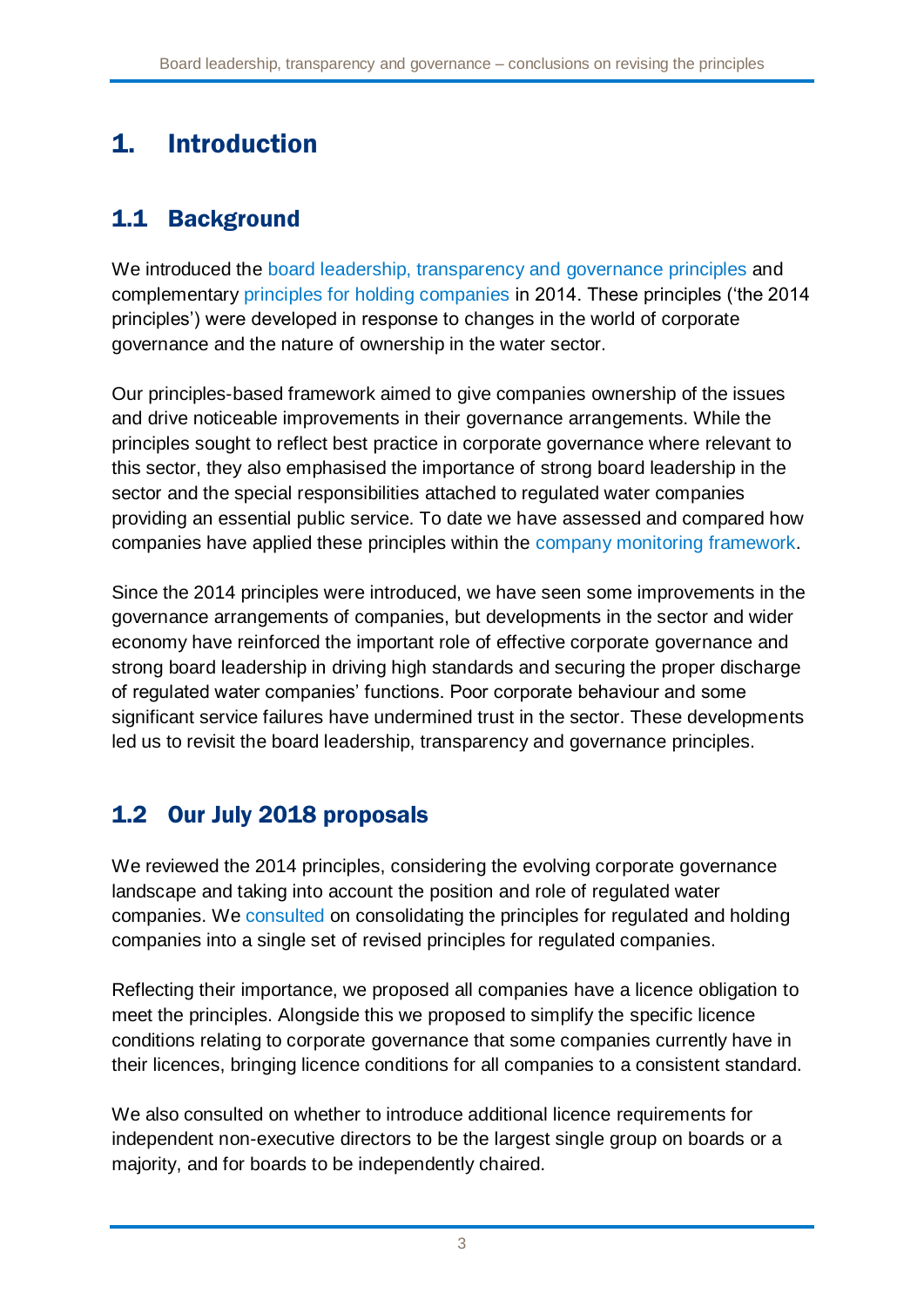## 2. Responses to our consultation

In this section we summarise our July 2018 proposals, the responses to our consultation questions, and our final decisions based on our consideration of responses and subsequent analysis.

We address in turn:

- our overall approach to the principles;
- the content of the principles; and
- our proposals for licence obligations.

## <span id="page-4-0"></span>2.1 Our overall approach

#### Our July consultation

We set out a proposed framework to give companies the autonomy and flexibility to deliver the highest standards of accountability and responsibility for their behaviours while also reflecting their own circumstances.

We set out four high-level objectives we expect all companies to achieve, and proposed a consolidated and updated set of principles to replace the 2014 principles for regulated and holding companies. In addition to the objectives, this was structured into four main principles and accompanying subprinciples (the content of which we cover in more detail in section [2.2\)](#page-9-0).

We said we recognised there may be circumstances where a company is unable to deliver against aspects of these principles and that companies should clearly explain how the approach they have taken is in line with the objectives of the principles.

Reflecting the importance of these principles to this sector, we also consulted on a new licence obligation for all companies to meet the principles and considered further obligations on company board composition (which we discuss in section [2.3\)](#page-21-0).

#### Respondents' views

Almost all respondents agreed with the objectives of the principles which we set out in our consultation, with a few respondents providing specific comments on their wording which we address in section [2.2.](#page-9-0) Nearly all respondents agreed with our stated aim of setting a framework to give companies autonomy and flexibility to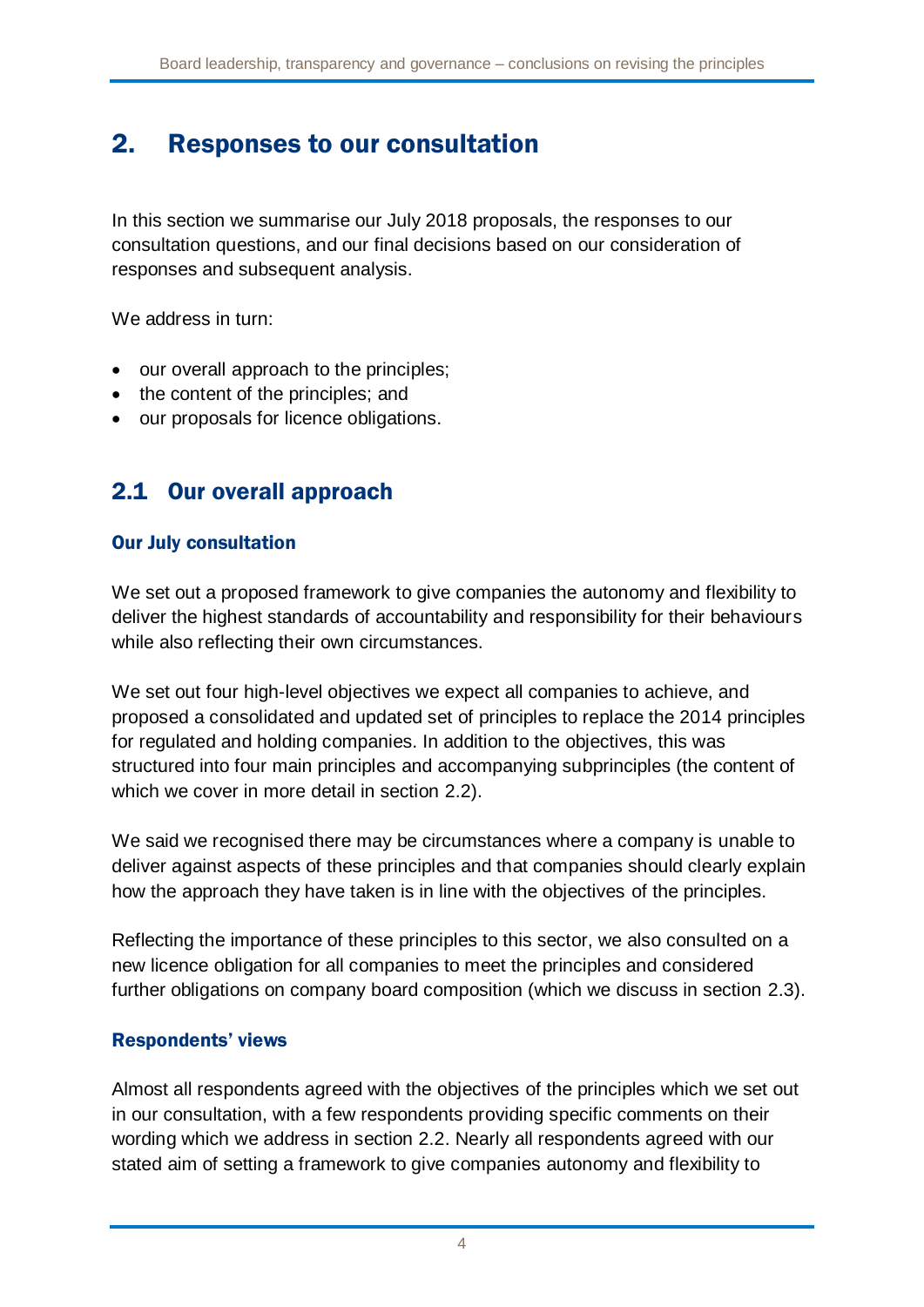deliver the highest standards of accountability and responsibility for their behaviours, with the majority agreeing that our overall approach achieves this aim.

Most respondents noted the suitability of a principles-based approach rather than more prescriptive rules to better reflect companies' individual circumstances, and a number highlighted the flexibility of such an approach to deliver better outcomes for customers and other stakeholders. However two respondents disagreed with our overall approach and said we should adopt more prescriptive requirements.

A number of respondents noted the more prescriptive nature of the proposed subprinciples, while accepting they contained some flexibility for how companies comply with them. Some said our proposals appeared to be overly prescriptive in parts and asked for clarity on what was expected from companies in terms of delivering and explaining against the objectives, main principles and subprinciples.

Most respondents supported a "comply or explain" approach, similar to the approach taken for the UK Corporate Governance Code, but some sought further clarity on how this would work in practice and in concert with a licence obligation.

There were some further specific comments from respondents:

- One respondent suggested we adopt the UK Corporate Governance Code's use of "provisions" rather than "subprinciples". One respondent suggested companies should only be required to meet the main principles and their objectives, and another recommended companies should explain how they have complied with all the principles as well as when they have not.
- A few respondents commented that our proposed approach, particularly in combination with a licence obligation may discourage companies from adopting alternative or innovative approaches if they are overly cautious about deviating from the subprinciples. Another respondent suggested the approach may reduce the incentive on companies to pursue continual improvements over time.
- As well as seeking greater clarity about how we would review explanations for deviation from the subprinciples, some respondents asked for clarity on temporary deviations due to unforeseen or unavoidable circumstances.
- Two respondents did not agree with our overall approach and said we should impose requirements on companies, without scope for alternative arrangements – they also considered the requirement to explain to be a weak incentive on companies. Another respondent said having regard to the UK Corporate Governance Code was sufficient to ensure good governance.
- One respondent asked for clarity on the role of company-specific governance codes, which companies developed as part of implementing the 2014 principles.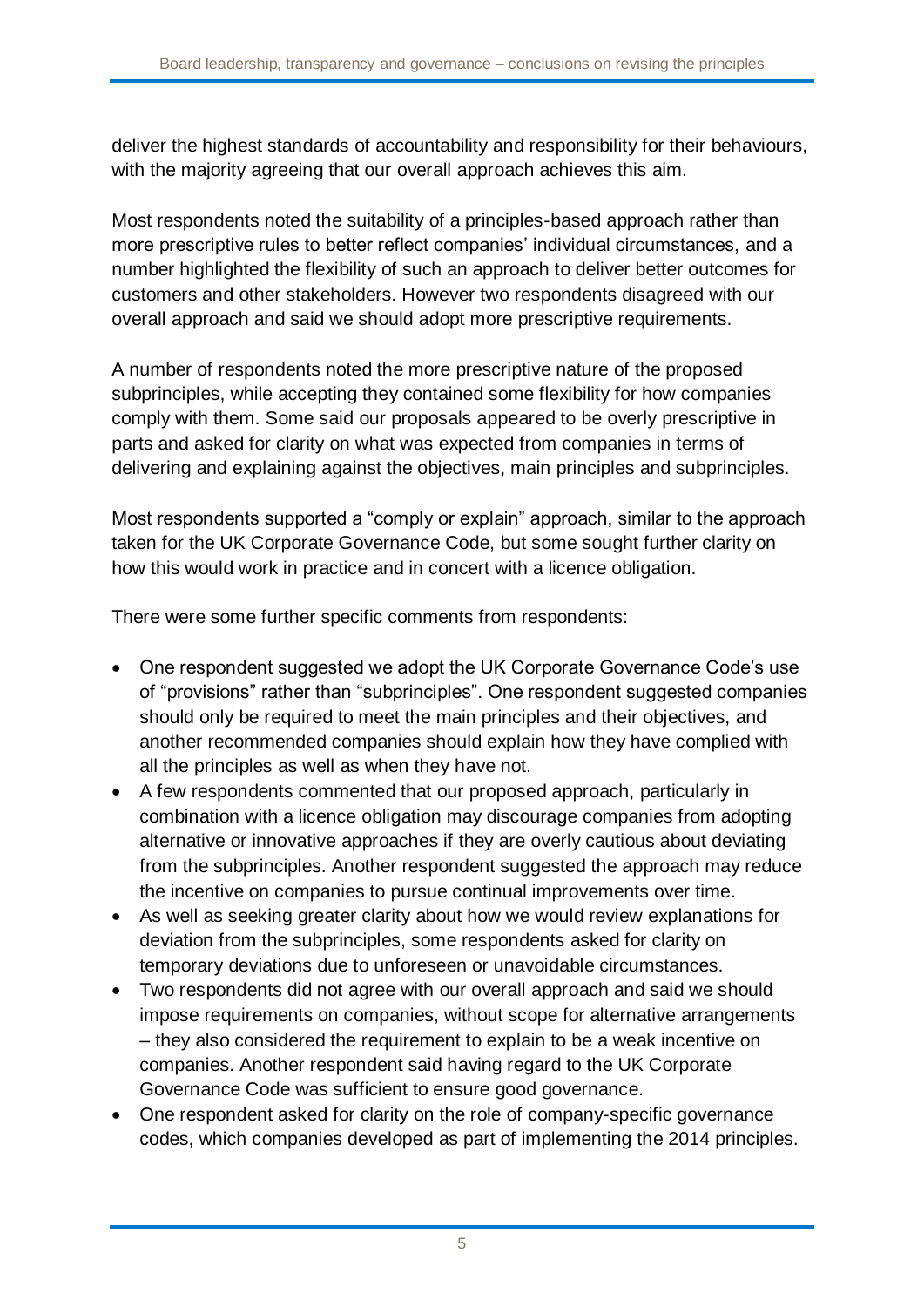#### Our analysis and decision

We have carefully considered the views expressed by respondents and undertaken further engagement and analysis. As part of this, we recognised that some elements of our proposals could be improved and clarified. We also reflected on our aim to provide a framework that gives companies autonomy and flexibility as well as responsibility for their behaviours, and we considered whether our proposals effectively delivered that aim. This has led us to adapt our overall approach.

As a result, we have consolidated the "objectives" and "main principles" that we consulted on into a single set of overarching objectives. In order to better focus on what we are trying to achieve, we have clarified that it is these objectives that companies must meet and provide explanations for how they have done so. This change streamlines the principles as a whole and ensures that all stakeholders have greater clarity on what is expected from companies. The objectives are substantially principles-based and companies are responsible for meeting them.

Underpinning the objectives are guiding provisions that we would normally expect companies to adopt in order to meet the objectives. While the provisions are not rigid requirements, company boards should consider and reference them when explaining how they are delivering the objectives.

There may be limited circumstances where a company's approach is not in line or even conflicts with a provision. Where this is the case, companies should fully explain how their arrangements nevertheless successfully deliver the objectives. The provisions are not exhaustive and companies should continually consider the best way to deliver the objectives, particularly as expectations from customers and other stakeholders change over time and best practice evolves. This approach ensures the focus is on the objectives, and clarifies the role of the provisions.

This approach to reporting is not the same as the UK Corporate Governance Code's "comply or explain" approach, where companies either comply with a provision or provide an explanation for not doing so. Instead, companies must meet the objectives and set out how they have done so. The provisions should be considered and referenced by companies in their explanations of how they meet the objectives. This ensures companies have ownership and responsibility for considering how to deliver the objectives in the way best suited to their circumstances.

We will review how companies have met the objectives by taking into account the provisions, past issues and best practice in the sector and beyond to assess whether companies' substantive behaviours in the round are delivering the objectives. We expect companies to provide explanations in their annual reporting and elsewhere so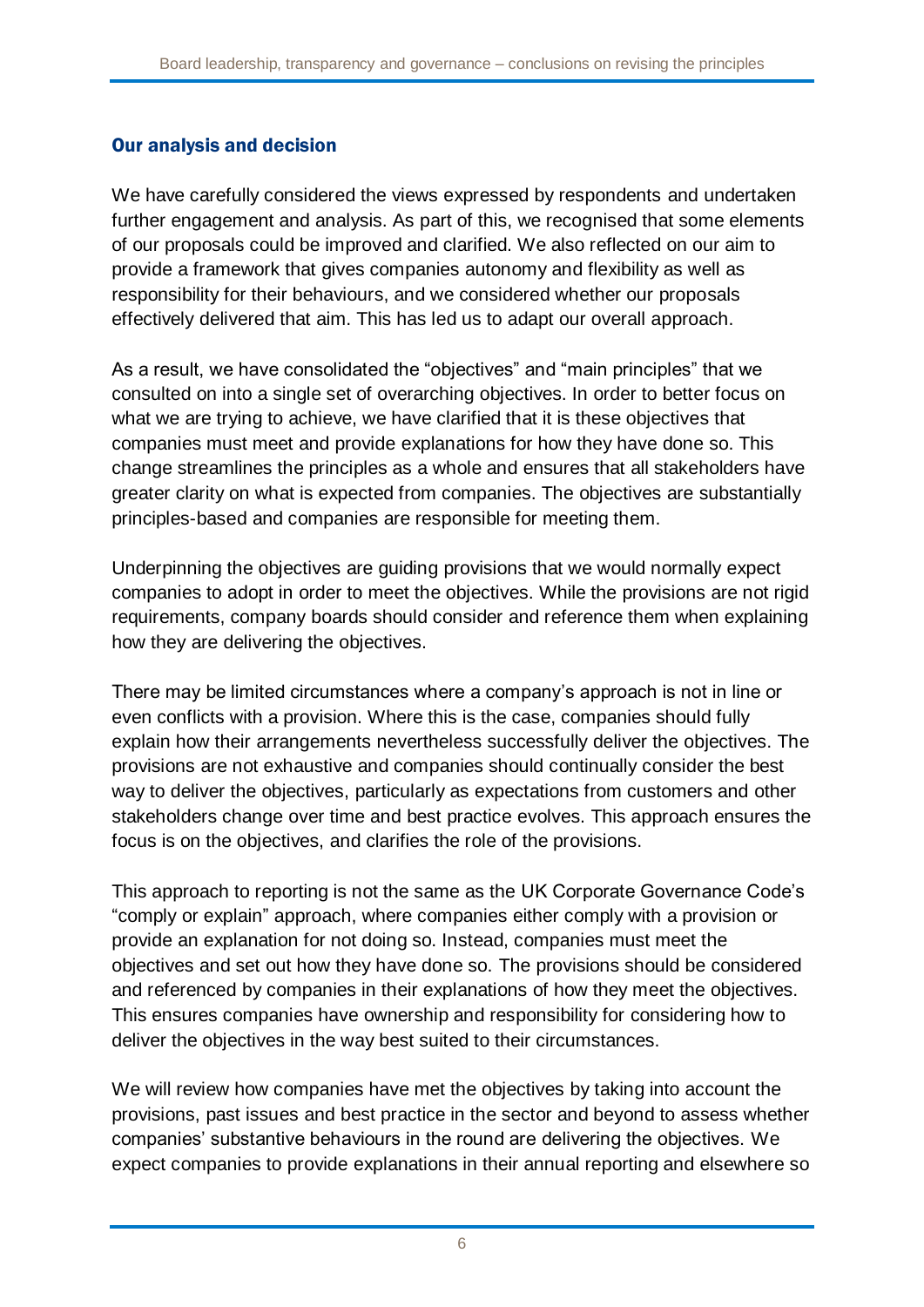that customers and other stakeholders are able to hold them accountable for how they deliver the objectives.

For ease of reference, from this point on when we refer to "the principles" we mean the overarching objectives, guiding provisions and our approach to assessing compliance as set out in the 2019 principles document.

In response to further specific issues raised by respondents:

- As we set out above, we have adapted our approach by ensuring the overall focus is on companies delivering the objectives, and we have adopted "provisions" to better clarify their role.
- We consider our adapted approach ensures that companies are able and encouraged to adopt innovative practices that best reflect their own circumstances and respond to future changes in best practice in the sector and wider economy. This should incentivise companies to strive for continual improvements in their governance arrangements over time.
- We consider that an appropriate and proportionate approach to compliance adequately addresses the potential risks of unforeseen or unavoidable circumstances arising which may lead to temporary deviation from the provisions. This is reinforced by our overall focus on objectives and the ability for companies to provide appropriate explanations where the provisions are not adopted.
- Only requiring companies to have regard to the UK Corporate Governance Code would not address the need for strong board leadership in a monopoly sector providing an essential public service. Because of our focus on the regulated company and the essential public service role of water companies, a bespoke approach is appropriate and necessary. While the UK Corporate Governance Code provides a relevant framework for good corporate governance, it has a different purpose. Nonetheless, to avoid confusion we have adopted the same or similar wording where appropriate.
- We do not consider an overly prescriptive approach is right for this sector because we want companies to take full ownership. Being too prescriptive also risks stifling innovative approaches and we consider it appropriate to give the sector space to adapt further and evolve to meet the legitimacy challenge. We consider transparent reporting should enable customers and other stakeholders to challenge poor practices and incentivise companies to strive for the highest standards. A licence obligation also makes companies accountable for delivering the objectives, which we cover in section [2.3.](#page-21-0)
- Reflecting the progress made since the 2014 principles were first developed, we expect companies to take ownership and continually consider their approach to meeting the principles in their business. This may be through their own governance code or other ways that are effective in doing this.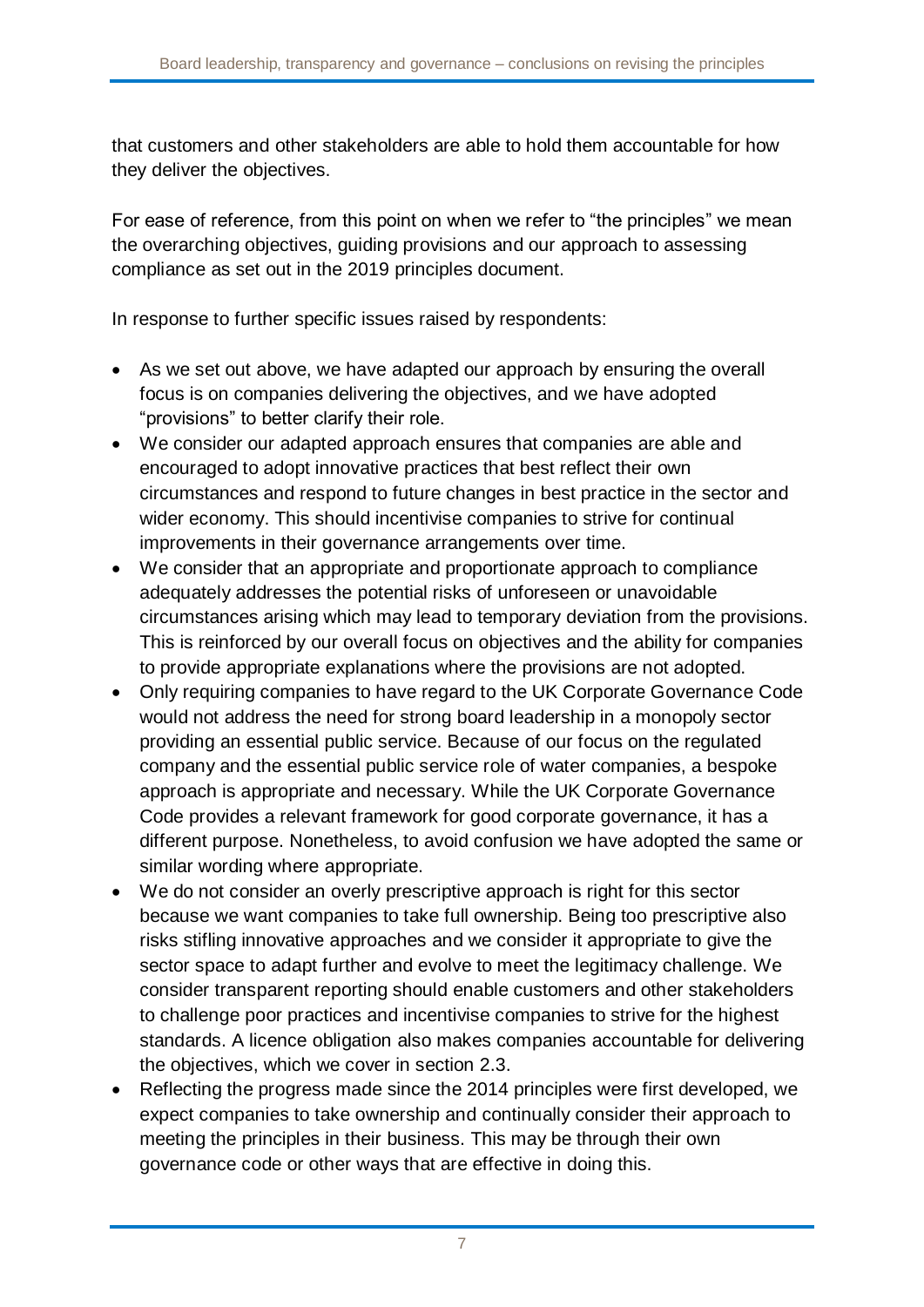#### How it will work in practice

In summary and to provide clarity on our decisions, box 2.1 sets out how the new board leadership, transparency and governance framework will work in practice. It is replicated in the 2019 principles document.

#### Box 2.1 – How the framework will work in practice

Companies should meet the objectives and explain how they have done so. Under this framework, companies are responsible for delivering the objectives. Company boards must take ownership for delivering the objectives and actively consider how best to do so.

We would normally expect companies to adopt the guiding provisions in the course of meeting the objectives. While the provisions are not rigid requirements, company boards should consider and reference them when explaining how they are delivering the objectives.

There may be limited circumstances where a company's approach is not in line or even conflicts with a provision, or where they temporarily do not adopt a provision. Where this is the case, companies should fully explain how their arrangements overall successfully deliver the objectives.

The provisions are not exhaustive and companies should continually consider the best way to deliver the objectives, particularly as expectations from customers and other stakeholders change over time and best practice evolves.

We will review how companies have met the objectives by taking into account the provisions, past issues and best practice in the sector and beyond to assess whether companies' substantive behaviours in the round are delivering the objectives. While companies are responsible for meeting the objectives, we would expect to have dialogue with companies where they may fall short.

For clarity, nothing in these principles overrides or is intended as an interpretation of directors' duties as set out in the Companies Act 2006.

In section [2.3](#page-21-0) we set out in more detail how the framework will work in concert with a licence obligation to meet the objectives.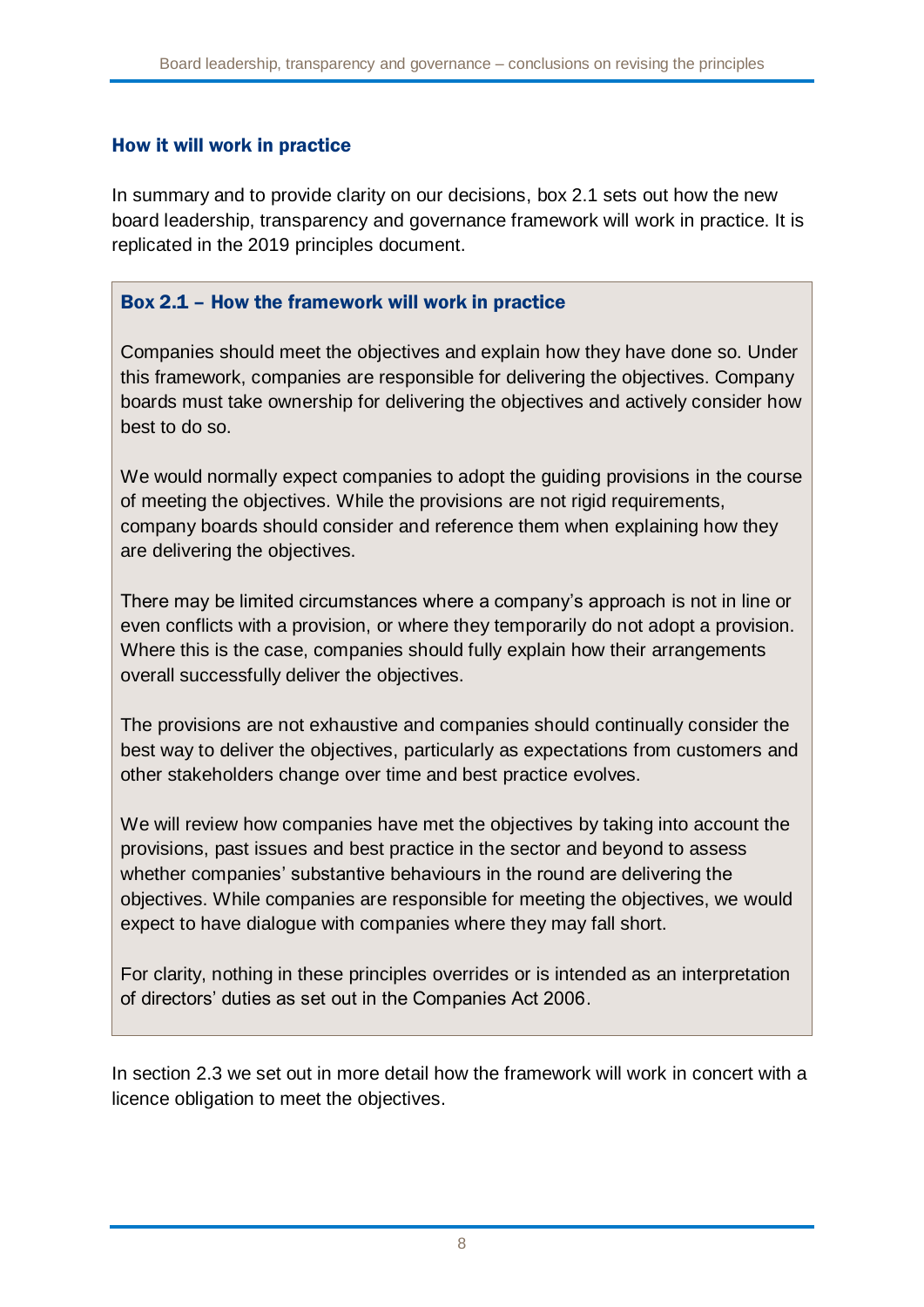## <span id="page-9-0"></span>2.2 Our proposed principles

### 2.2.1 Purpose, values and culture

#### Our July consultation

We asked whether respondents agreed with our proposed new principle on purpose, values and culture. We put it forward to reflect the importance of a regulated water company's purpose, values and culture in delivering long-term success, and building trust given its public service role. It also reflects the increasing focus in the wider economy on corporate values and culture, and the role of boards in driving them.

This new principle included a subprinciple based on the challenge we set companies in 2018 to produce an annual statement from the board, to sit in front of financial statements, focusing on how the company has set its aspirations and performed for all those it serves.

#### Respondents' views

Most respondents were broadly supportive of our proposed principle. There was widespread support for the aim of the principle, and respondents noted similarities with the UK Corporate Governance Code and welcomed the onus being on company boards. There was support to maintain the expectation of an annual board statement, first introduced for the 2017-18 annual performance reports.

The following issues or requests for clarification were raised by respondents:

- One respondent said the proposed main principle may be inconsistent with section 172 of the Companies Act 2006 which relates to directors' duties.
- A few respondents suggested the focus of the proposed main principle should explicitly reference customers, employees and the environment.
- One respondent said a company's purpose, strategy, values and culture should be aligned and consistent with those of its parent or sister companies.
- Two respondents were concerned by the reference to "monopoly providers" in the subprinciple on purpose. Three respondents said stakeholders should be engaged in developing a company's purpose.
- A few respondents asked for clarity on the subprinciple on an annual board statement – whether it should be in the annual report and how it fits with new board statements introduced for the 2017-18 annual performance reports.
- Some respondents suggested we should align with wording in related governance codes and guidance by the Financial Reporting Council. One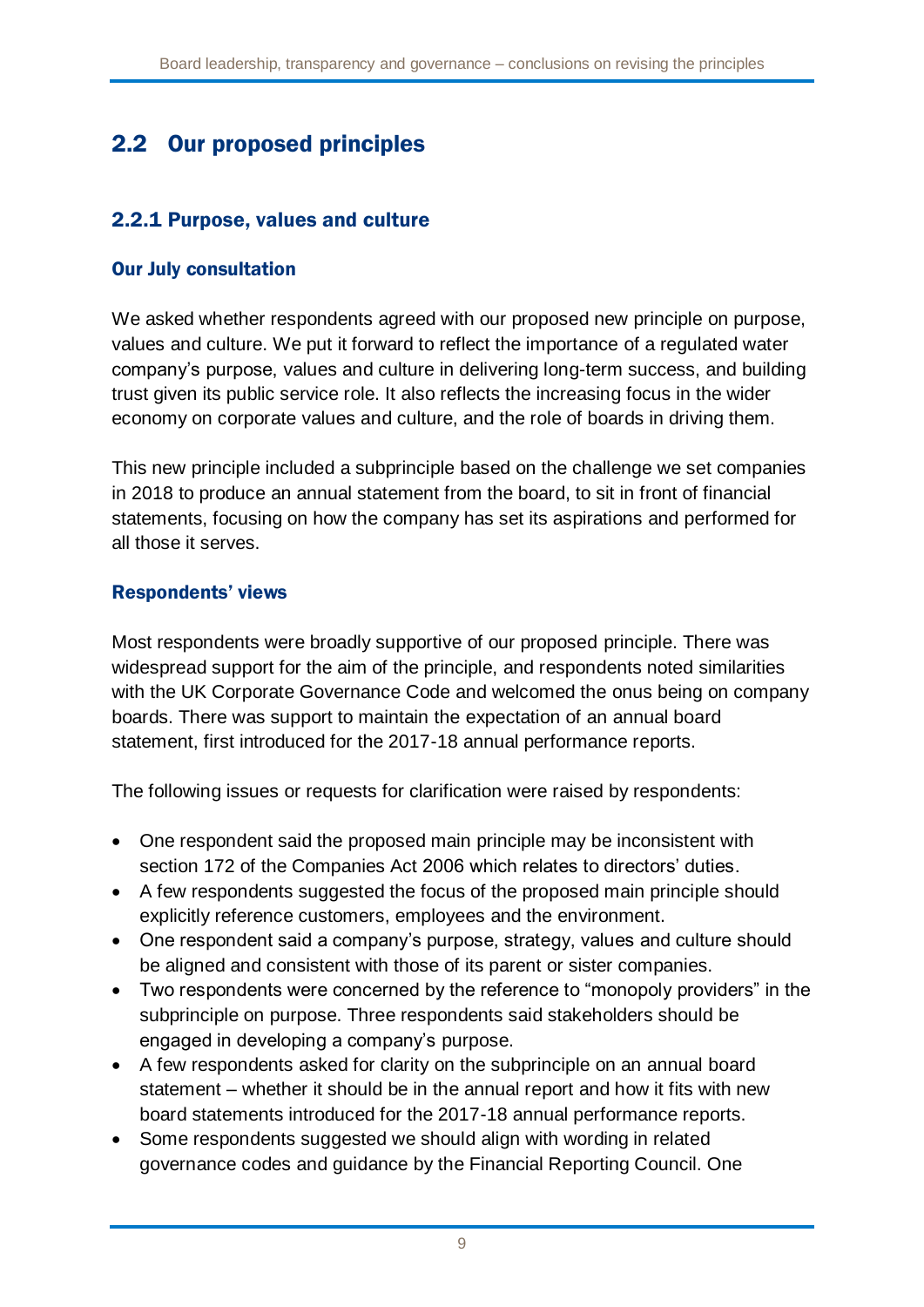respondent suggested we instead refer to relevant sections of the Financial Reporting Council's codes and guidance and only set out differences where they are specifically relevant for water companies.

• One respondent highlighted the stepped nature of developing a company's culture and said our approach to compliance should avoid a "tick-box" exercise in order to encourage continual improvement by companies.

#### Our analysis and decision

In response to the issues raised or clarification sought by respondents:

- For the final objective, we have amended the wording so that companies should satisfy themselves that their purpose, strategy, values and culture reflect the needs of all those it serves. This clarifies that the principles are not intended to cut across existing directors' duties while reflecting the broad range of other stakeholders' interests to which companies should have regard, including customers and employees.
- We consider that the objective and provisions should not in principle prevent a regulated company from aligning its strategy, values and culture with parent or other group companies where it is appropriate to do so, but we would expect the particular role of the regulated water company to be appropriately reflected.
- Although the regulated company is a monopoly for almost all of the services it provides, on reflection we consider the key characteristic that should be reflected in the company's purpose is its role as a provider of an essential public service and have therefore amended the provision to reflect this. Taking into account responses, we have also amended the provision so that companies should consult with a wide range of stakeholders.
- To clarify, the provision on an annual board statement incorporates the expectation we set out in [IN 18/07: Expectations for monopoly company annual](https://www.ofwat.gov.uk/publication/18-07-expectations-monopoly-company-annual-performance-reporting-2017-18/)  [performance reporting 2017-18.](https://www.ofwat.gov.uk/publication/18-07-expectations-monopoly-company-annual-performance-reporting-2017-18/) As before, companies can decide the best way to communicate their annual board statement within their annual reporting.
- Our aim is to capture the issues most relevant to regulated water companies in the objective and provisions. While the UK Corporate Governance Code provides a relevant framework for good corporate governance, it has a different purpose. Nonetheless to avoid confusion we have adopted the same or similar wording where appropriate. After reviewing the final version of the 2018 UK Corporate Governance Code we have made some changes to the provisions, such as adopting "corrective" actions, and consider the final objective and provisions are consistent where appropriate.
- We recognise the development of a company's culture is likely to take time and be unique to its circumstances. With the focus of the principles on how companies are delivering the objectives, and our approach to compliance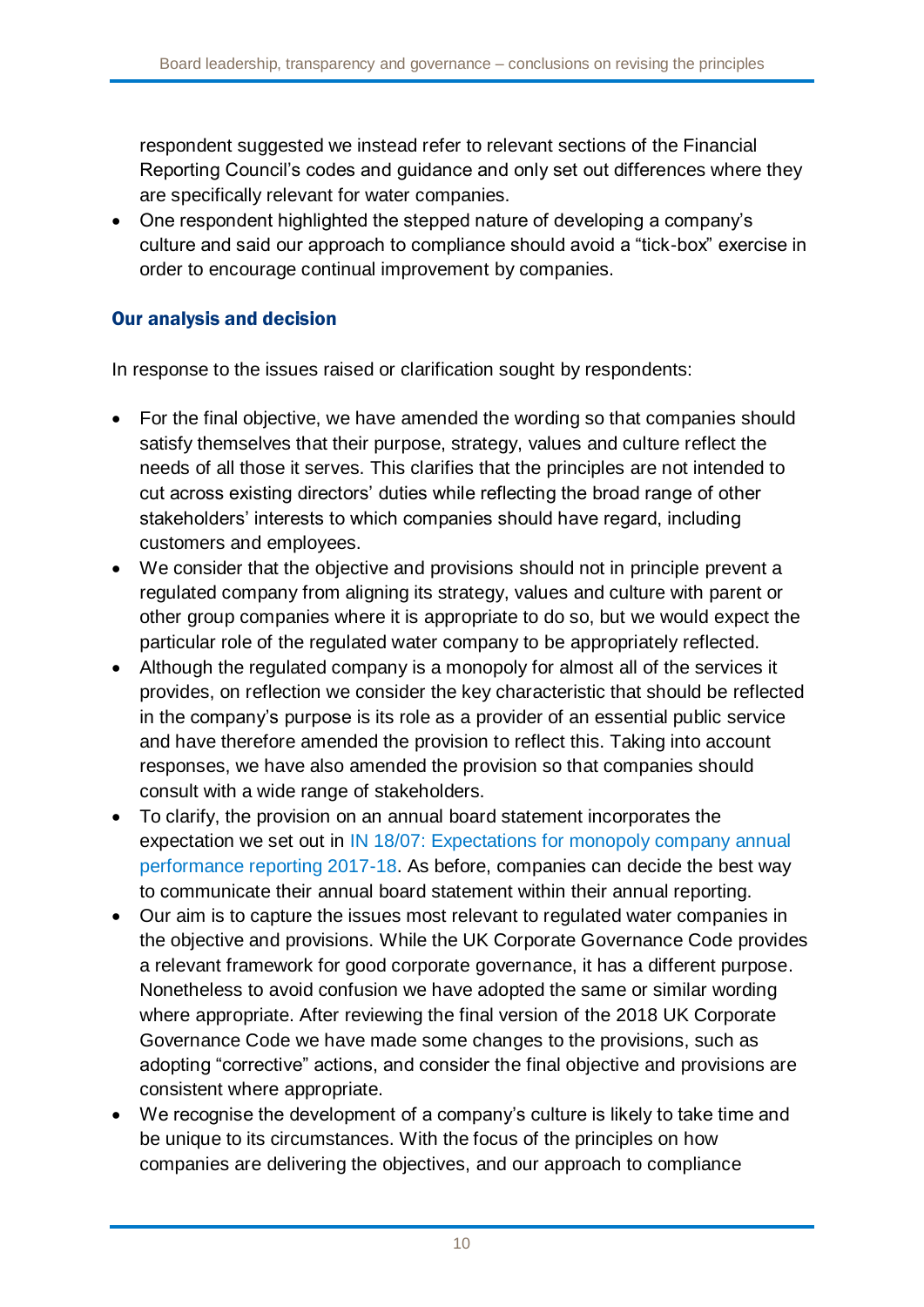involving a judgement in the round, companies should be encouraged to take ownership of their overall approaches rather than follow a tick-box approach. We consider our approach provides sufficient flexibility while incentivising companies to strive for continual improvement, for both this objective and more broadly.

The following box shows the final objective and provisions for purpose, values and culture.

#### Objective 1 – Purpose, values and culture

The regulated company board establishes the company's purpose, strategy and values, and is satisfied that these and its culture reflect the needs of all those it serves.

#### Provisions

- i. The board develops and promotes the company's purpose in consultation with a wide range of stakeholders and reflecting its role as a provider of an essential public service.
- ii. The board makes sure that the company's strategy, values and culture are consistent with its purpose.
- iii. The board monitors and assesses values and culture to satisfy itself that behaviour throughout the business is aligned with the company's purpose. Where it finds misalignment it takes corrective action.
- iv. Companies' annual reporting explains the board's activities and any corrective action taken. It also includes an annual statement from the board focusing on how the company has set its aspirations and performed for all those it serves.

### 2.2.2 Standalone regulated company

#### Our July consultation

We asked whether respondents agreed with our proposed principle relating to a standalone regulated company. The aim of the principle was to ensure that the board of the regulated company has the power to set its long-term direction and can make, and be held accountable for, all decisions regarding the company's regulated activities as though these were substantially its sole business. This included a new focus on responsibility for strategic decisions.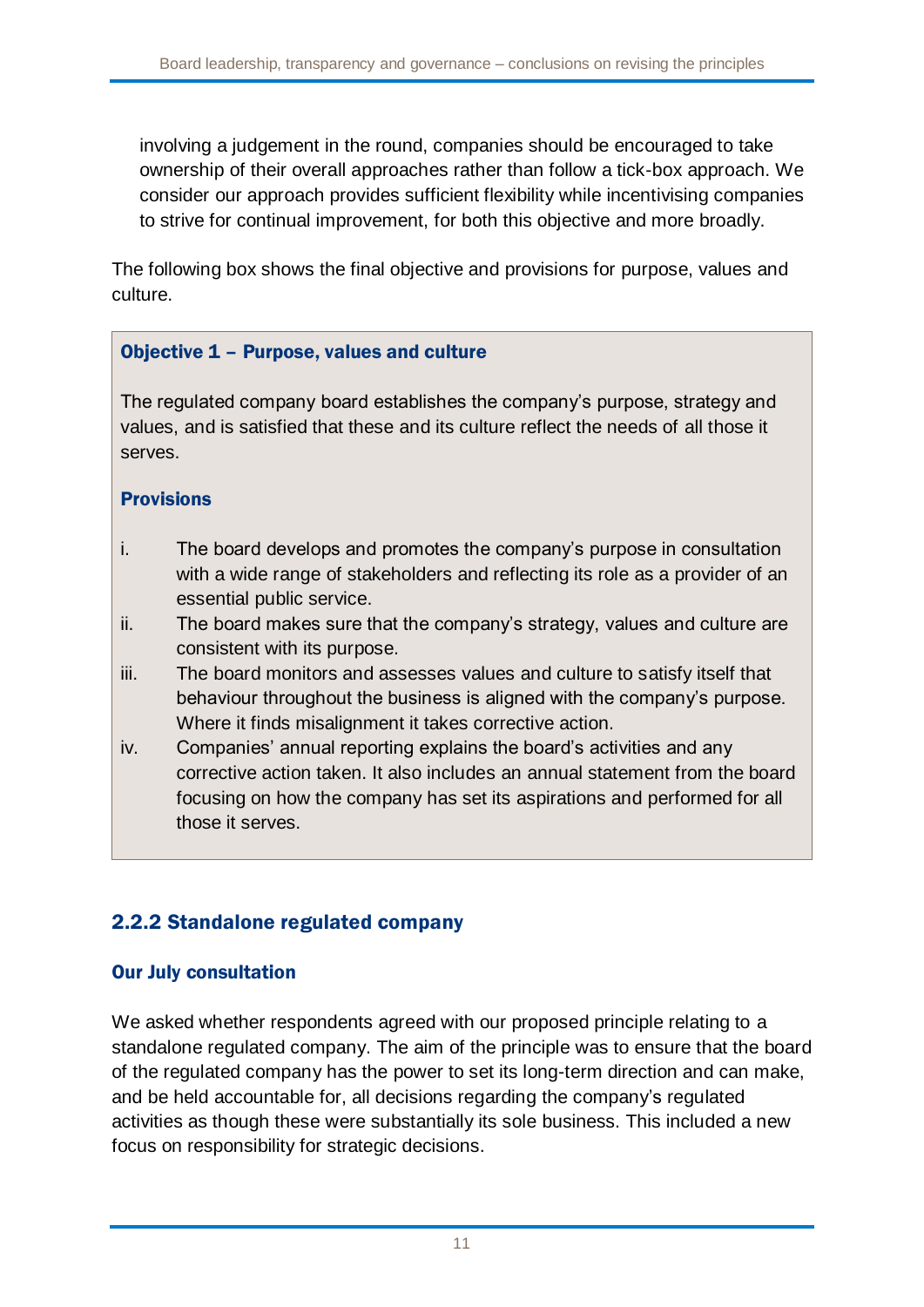### Respondents' views

Most respondents were supportive of this principle. There were a small number of specific comments, which are set out below.

- Several respondents requested clarification on the concept of "meaningful control" and the role of parent companies in the proposed subprinciple.
- One respondent said it would be impractical and inappropriate for parent companies to have no input or control over the operation of the regulated company or for the regulated company board to determine company strategy in isolation. Others noted that the board having accountability for a strategy does not preclude the input of others in setting that strategy. Some respondents also queried the extent to which reserved matters should be reported on or explained.
- A few respondents sought clarity or suggested changes to the proposed subprinciple on conflicts of interest, noting potential inconsistencies with company law, and the final 2018 UK Corporate Governance Code.
- Some respondents said that boards should be able to delegate decisions to committees, and queried whether the intent of our proposed subprinciples was for boards to be final decision makers for committee matters.

### Our analysis and decision

Following our consideration of views expressed by respondents and further analysis, we have made a number of refinements to address these points:

- We have combined two subprinciples into one updated provision which makes it clearer that the regulated company should both set out any matters that are reserved for shareholders or parent companies, and explain how these are consistent with the board of the regulated company having full responsibility for all aspects of the regulated company's business. We agree with respondents who said accountability for a strategy does not necessarily preclude the input of others in setting that strategy.
- We have also made changes to address the potential ambiguity around the meaning of meaningful control, raised by some respondents, and have replaced this with "full responsibility" in keeping with the overarching objective.
- We have shortened the overarching objective so that it is more focused, and included the requirement for board committees to operate at the regulated company level as part of the relevant provision.
- We have also set out that committee decisions should be made "at the level" of the regulated company (rather than specifically "by the board" of the regulated company) to clarify that where appropriate, decisions should be able to be delegated to regulated company board subcommittees, in response to some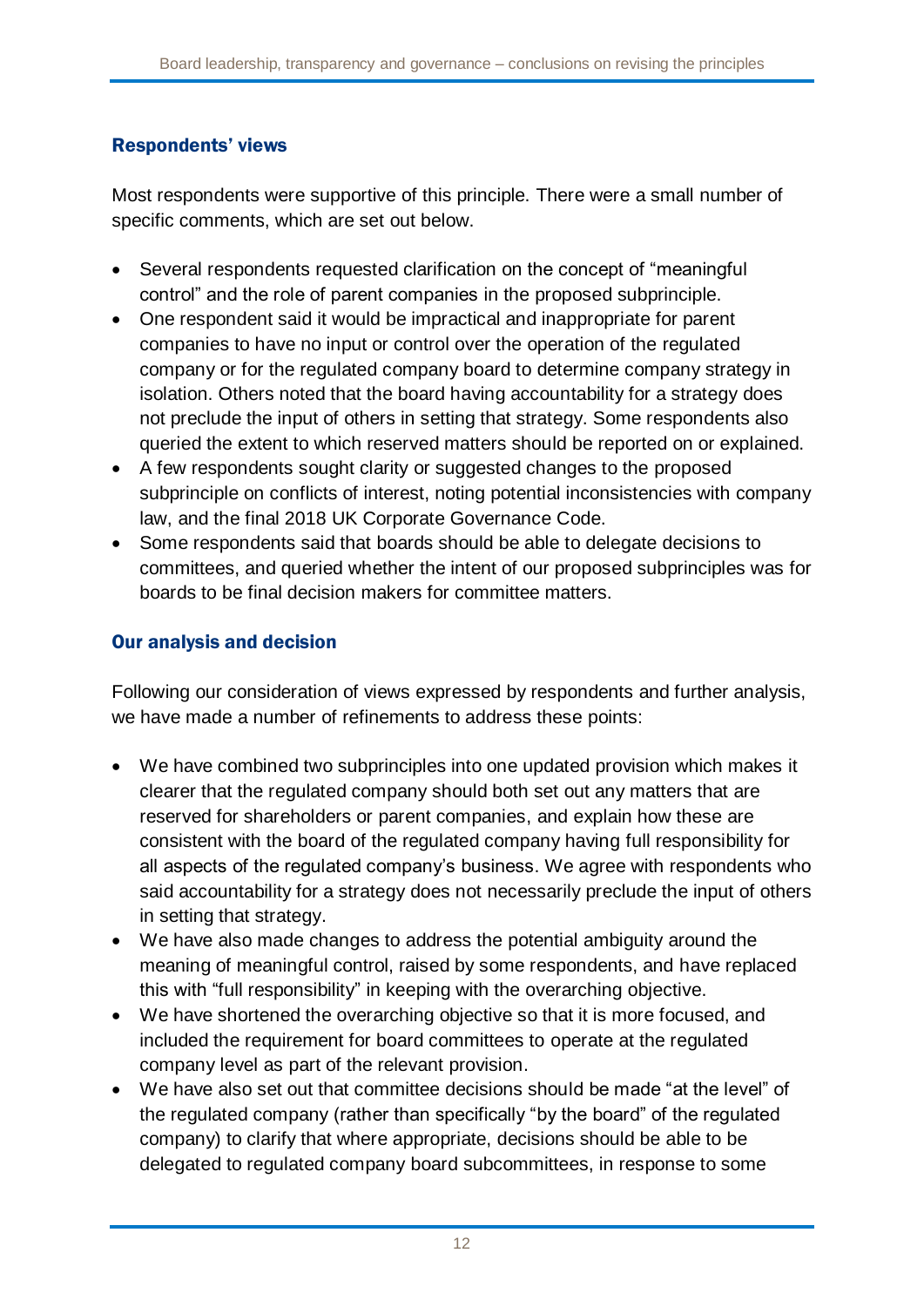consultation responses. In line with the objective on board structure and effectiveness, we consider the regulated company board should be competent, and well run, and that it is important for board subcommittees to report into the regulated company in order to retain appropriate oversight.

 We have changed "eliminate" conflicts of interest to "manage" in order to reflect the final UK Corporate Governance Code, which had not been published at the time of consultation. It will continue to be important for companies to explain how any potential conflicts of interest are identified and managed, to ensure that board members can still provide an appropriate level of objective challenge.

The following box shows the final objective and provisions for the standalone regulated company.

#### Objective 2 – Standalone regulated company

The regulated company has an effective board with full responsibility for all aspects of the regulated company's business for the long term.

#### Provisions

- i. The regulated company sets out any matters that are reserved for shareholders or parent companies (where applicable); and explains how these are consistent with the board of the regulated company having full responsibility for all aspects of the regulated company's business, including the freedom to set, and accountability for, all aspects of the regulated company's strategy.
- ii. Board committees, including but not limited to audit, remuneration and nomination committees, report into the board of the regulated company, with final decisions made at the level of the regulated company.
- iii. The board of the regulated company is fully focused on the activities of the regulated company; takes action to identify and manage conflicts of interest, including those resulting from significant shareholdings; and ensures that the influence of third parties does not compromise or override independent judgement.

### 2.2.3 Board leadership and transparency

#### Our July consultation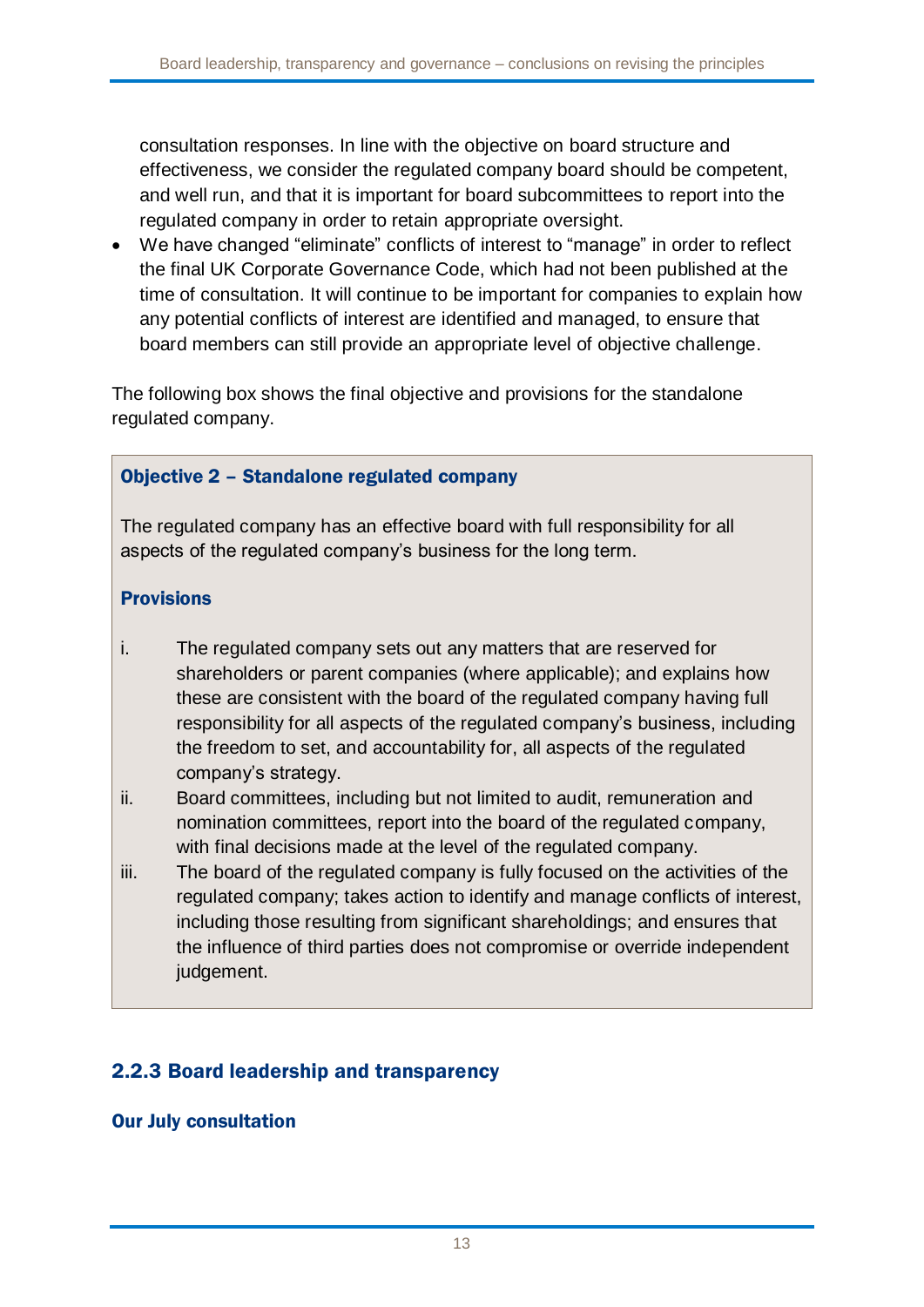We asked whether respondents agreed with our proposed principle on board leadership and transparency. The principle aimed to engender trust and ensure that companies are accountable for their actions. We focused our reporting expectations on key areas rather than the reference in the 2014 principles to the standards set out in the disclosure and transparency rules for listed companies.

#### Respondents' views

Most respondents were supportive of our proposal, with a few comments on the detail of the wording. Three respondents considered the transparency elements to be too weak to affect behaviour.

The following further issues were raised by respondents:

- A few respondents raised concerns or sought clarity about disclosing votes cast by directors. Some suggested our proposal may impair decision making or be inconsistent with the role of company directors while others sought clarification about what we expected. In contrast, two respondents suggested we go further and require companies to report how each director voted on key decisions.
- One respondent suggested we change "key risks" to "principal risks" in the provisions to better align with the revised UK Corporate Governance Code. Another respondent suggested adding risks to service delivery.
- Some respondents said our proposal to explain how executive pay policy is linked to service delivery for customers may divert focus to the short term and that remuneration committees should retain some discretion. One respondent asked why we expect disclosure at the level of the regulated company. One respondent noted there are existing reporting requirements on executive pay in the Water Industry Act 1991. Two respondents suggested our proposed wording may not capture executive pay where it is determined at a group level.
- One respondent said that the proposed subprinciple on dividends should recognise that when determining a company's policy on dividends directors are required to act in accordance with company law, regulatory requirements and in the long-term interests of the company. Another respondent said explaining the basis of dividends would not be enough to cause a change in practice.

#### Our analysis and decision

In response to the issues raised or clarification sought by respondents:

 As our intent is to show the scale of judgement and challenge that takes place on company boards rather than the specific voting record of individual directors, we have amended the relevant provision to say "the outcomes of votes cast" to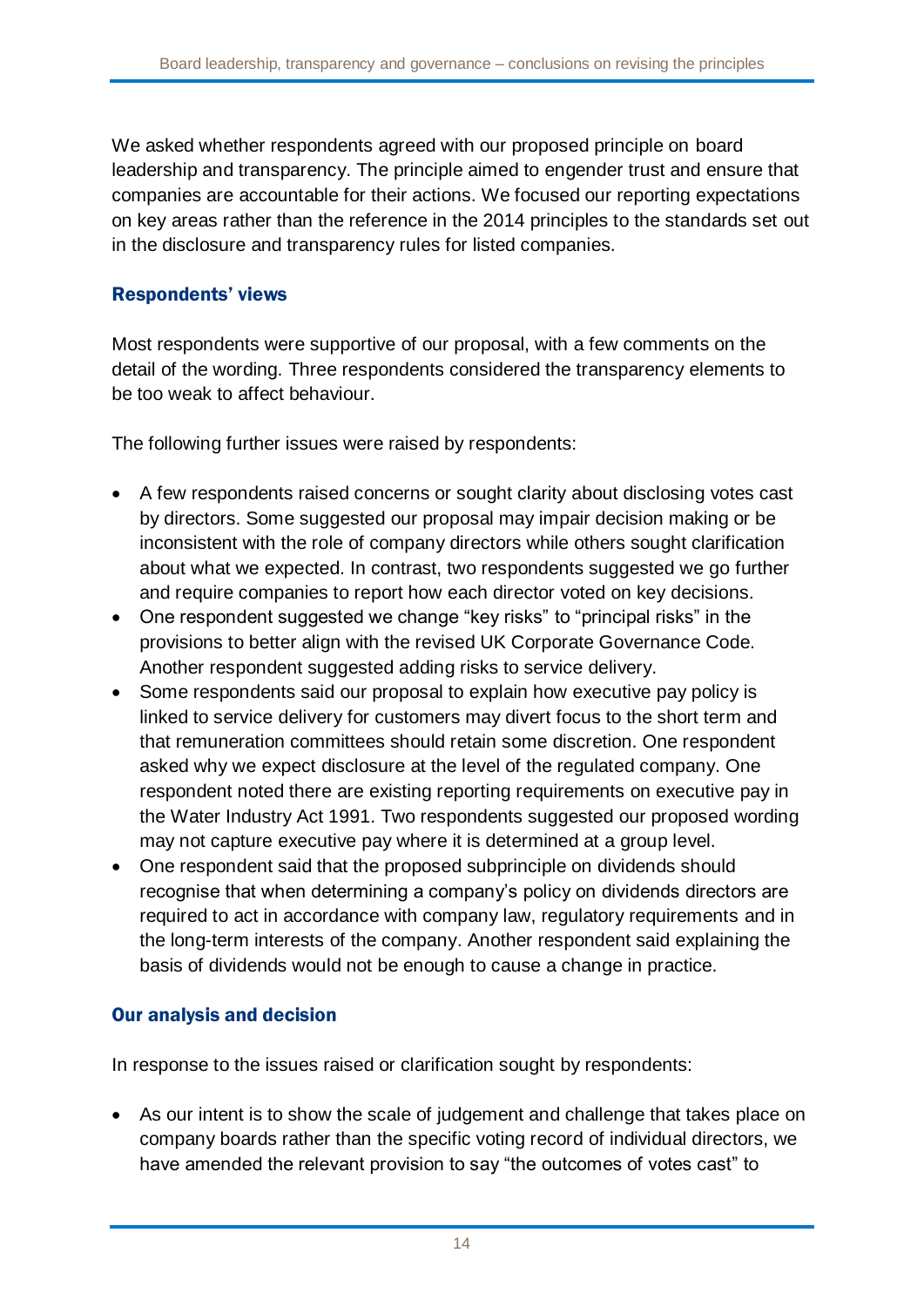clarify that we are not expecting companies to report how individual directors have voted. We consider this is proportionate, would not impair decision-making and is in line with the role and obligations of board directors.

- As our intent is for companies to consider the same types of risks as mentioned in the UK Corporate Governance Code, we have aligned the reference to risks in the relevant provision with the 2018 UK Corporate Governance Code (which was finalised after we issued our consultation) to provide consistency for relevant companies. We would expect this to encompass risks to service delivery.
- We consider that it is important for customers and other stakeholders for there to be transparency on how performance-related executive pay is linked to service delivery for customers. While there are reporting requirements on executive remuneration in the Water Industry Act 1991 we consider our provision builds on and does not conflict with them. We do not agree that the provision would divert focus to the short term, and in any case would expect companies to consider incentives that are linked to long-term delivery for customers. The provision does not preclude company boards and their committees from using their discretion and judgement when determining remuneration policies.
- We have amended the provision on executive performance-related pay in order to better capture pay policies that are determined at a group level. We expect disclosure to be at the regulated company level because it is the company that we regulate and the primary focus for customers. Disclosure should also indicate how company boards are ensuring managers of the regulated company are focused and incentivised on delivery for their customers.
- We agree that when determining the company's policy on dividends, directors should be mindful of their duties under company law as well as their regulatory responsibilities as a director of a regulated water company. The focus of the provision on dividends is on transparent reporting, and we consider it does not cut across company law or the wider obligations of directors. In any case we would expect companies to explain the basis of their dividend policy with reference to all their obligations, including relevant legal and regulatory obligations. In conjunction with the wider legal and regulatory framework, which the provision on dividends builds on by enabling customers and other stakeholders to hold companies to account, we expect to see companies rise to the challenge of ensuring their arrangements are seen as legitimate by all relevant stakeholders.

The following box shows the final objective and provisions for board leadership and transparency.

#### Objective 3 – Board leadership and transparency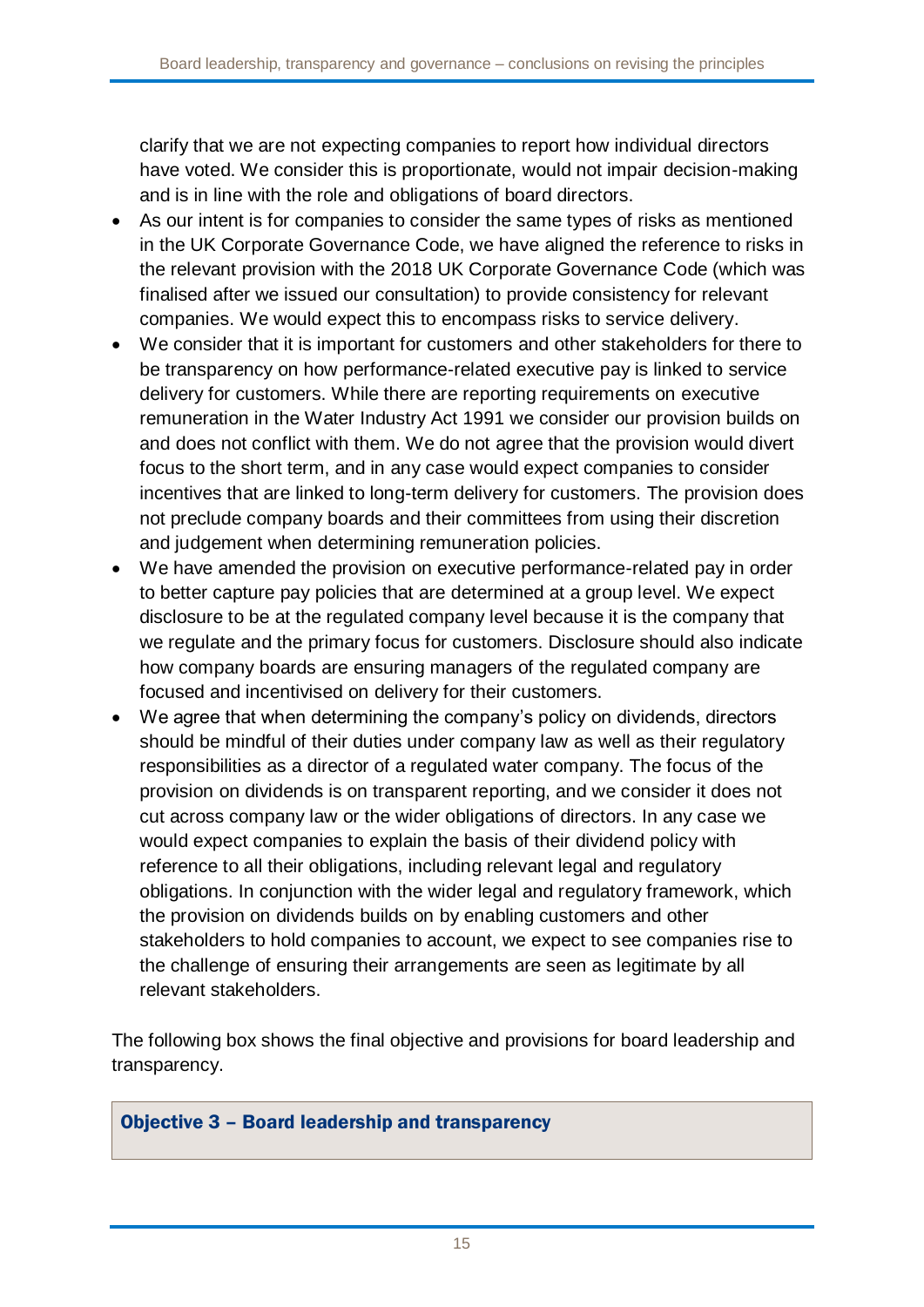The board's leadership and approach to transparency and governance engenders trust in the regulated company and ensures accountability for their actions.

#### **Provisions**

Regulated companies publish the following information in a form and level of detail that is accessible and clear for customers and stakeholders:

- i. An explanation of group structure;
- ii. An explanation of dividend policies and dividends paid, and how these take account of delivery for customers and other obligations (including to employees);
- iii. An explanation of the principal risks to the future success of the business, and how these risks have been considered and addressed;
- iv. The annual report includes details of board and committee membership, number of times met, attendance at each meeting and where relevant, the outcome of votes cast; and
- v. An explanation of the company's executive pay policy and how the criteria for awarding short and long-term performance related elements are substantially linked to stretching delivery for customers and are rigorously applied. Where directors' responsibilities are substantially focused on the regulated company and they receive remuneration for these responsibilities from elsewhere in the group, policies relating to this pay are fully disclosed at the regulated company level.

### 2.2.4 Board structure and effectiveness

#### Our July consultation

We asked whether respondents agreed with our proposed principle on board effectiveness. The aim of the proposed principle was to retain key elements from the 2014 principles, such as the independence of the chair and committee and board composition, while developing it further – including by bringing a new quality dimension to board decision-making by asking boards to show how they address customer and stakeholder needs, and diversity.

The proposed principle also formalised the arrangements in place for Ofwat to meet with all non-executive directors prior to their appointment, to ensure a clear understanding of the special responsibilities attached to non-executive directors of a regulated water company.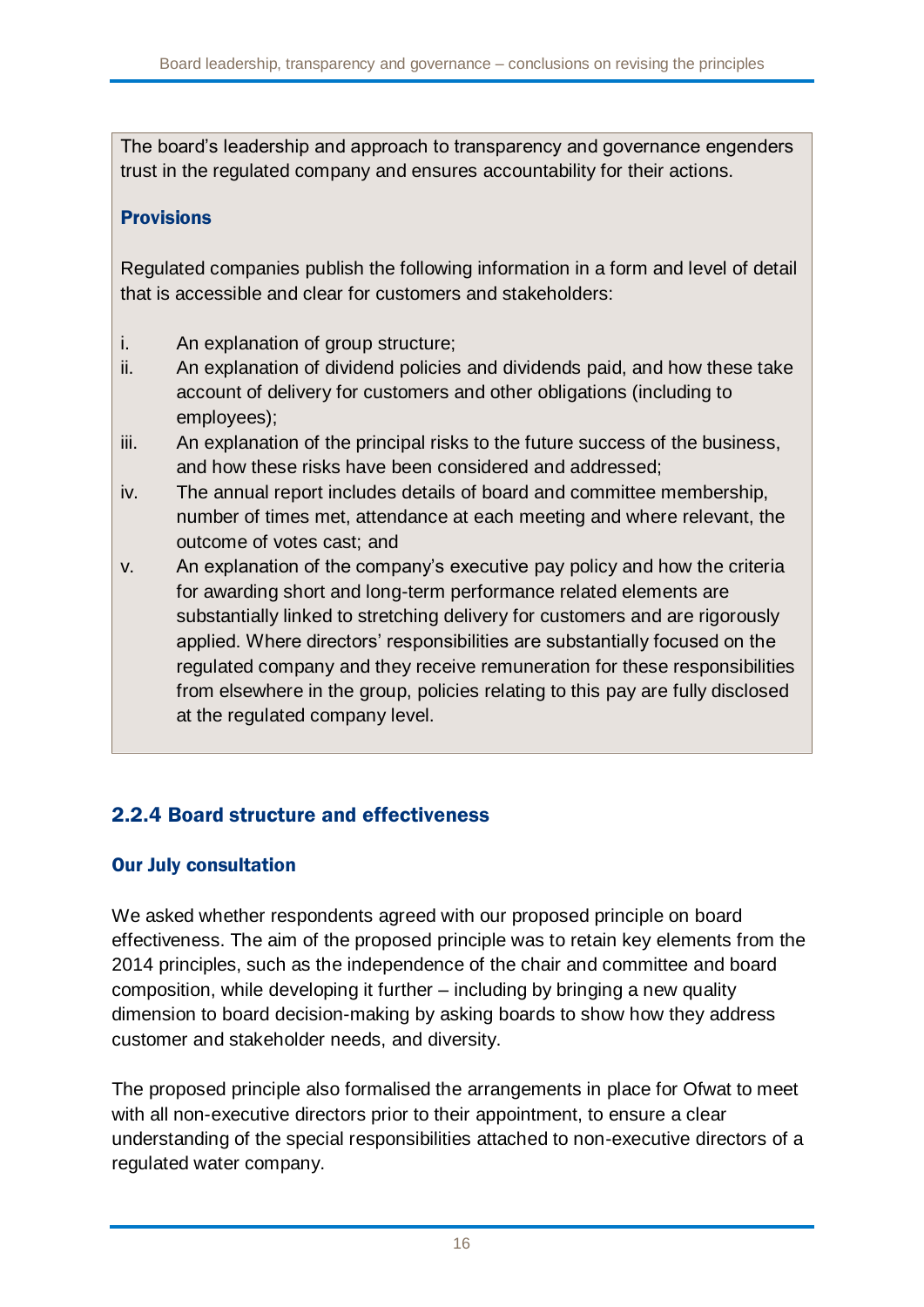We also considered whether having a subprinciple on the need for an independent chair went far enough, or whether this should be a requirement in the licence.

We also asked whether, in relation to a proposed licence condition on independent non-executive directors being the largest single group, we should use the criteria for independence as set out in the UK Corporate Governance Code or take an alternative approach and set out the criteria we would use. The balance of independent non-executive directors is now a provision underpinning this objective and we therefore deal with responses to this question below.

### Respondents' views

Respondents were generally supportive of the proposed principle but several sought clarification of how it would be applied or suggested amendments to reflect how boards and committees operate in practice:

- A number of respondents considered that we should use the UK Corporate Governance Code criteria for determining the independence of non-executive directors. Some respondents suggested bespoke criteria should be adopted to reflect the unique nature of the water sector and ensure relevant experience.
- One respondent said the existence of other directorships within the same group should not be seen to compromise independence.
- Respondents sought clarity that where the term independent directors or members were used, this could include an independent chair.
- Some respondents asked for clarity about how we would judge the independence of the chair.
- Two respondents questioned the need for the requirement to have an independent chair in all circumstances.
- Some respondents suggested clarifying that knowledge and experience on committees was required at a collective (that is across the whole committee) rather than individual (that is for each director) level.
- One respondent suggested that there should be reference to succession planning in the principle.
- One respondent questioned the need for a board evaluation every year, suggesting every two years instead. Another wanted clarity on whether an annual assessment by external assessors was necessary. Two respondents proposed a requirement for independent evaluation of the board by an Ofwat-appointed body.
- One respondent called for additional wording to reflect that identifying customer and stakeholder expertise should lead to shareholder and customer interests being more aligned.
- Two respondents wanted company board appointments to be made from an Ofwat-appointed panel.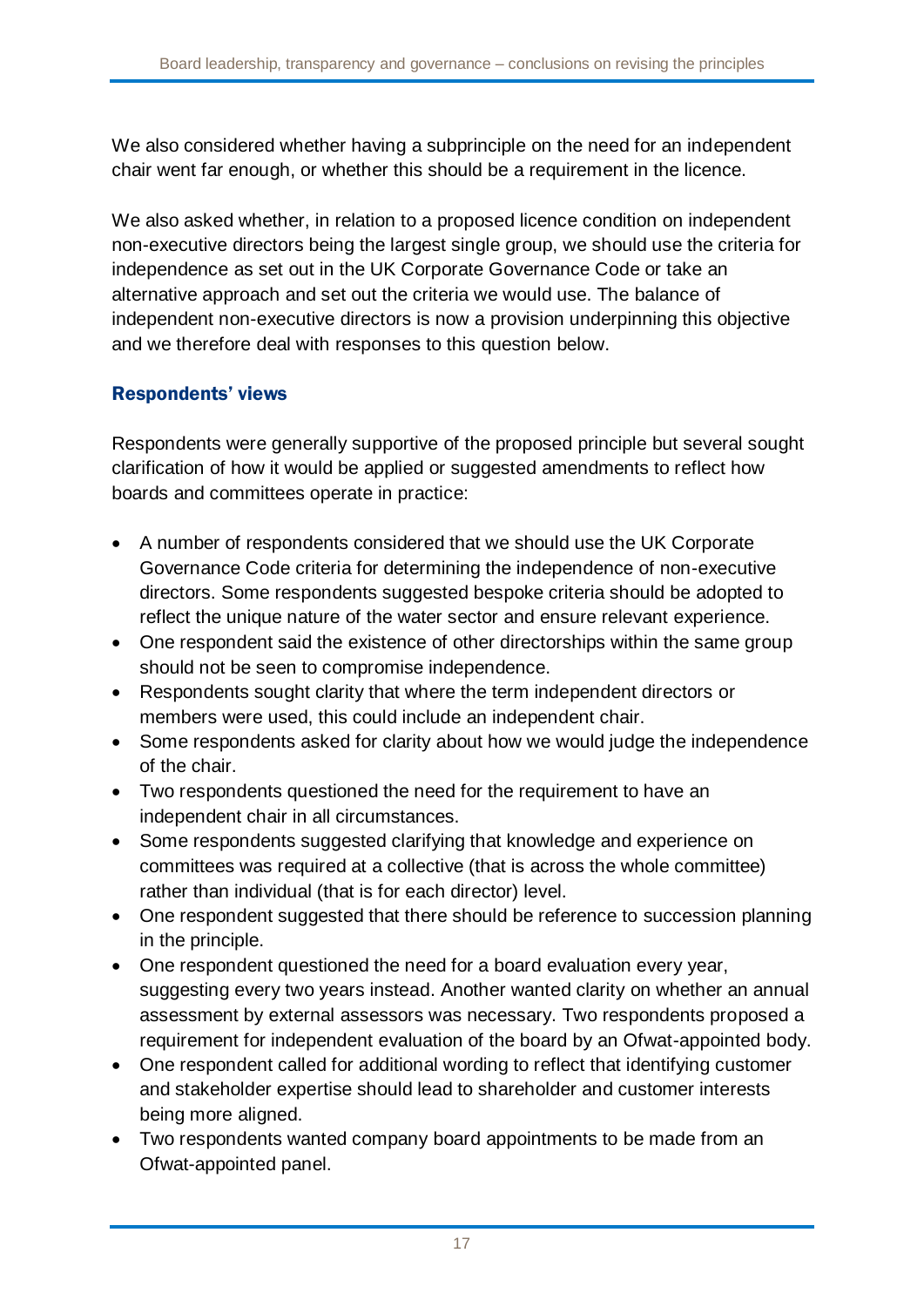#### Our analysis and decision

We have considered the responses received, carried out further analysis and reflected on the final version of the 2018 UK Corporate Governance Code.

To accommodate our revised approach of moving from principles and subprinciples to objectives and provisions, we have made some changes. With the overarching objective, we have made the principle we consulted on a provision as we consider it a better fit. We have also combined this with another subprinciple that we consulted on to avoid duplication. We have also reordered the provisions so that they flow better by reference to the overarching objective.

We have introduced a new provision that independent directors are the largest single group on the board. This is because we are not proposing a licence obligation for this (see section [2.3\)](#page-21-0). We consider "largest single group" more accurately captures the intent of the provision than "single largest group" as in the consultation.

We have also renamed the principle "board structure and effectiveness" to more closely reflect the content of the objective and provisions.

In response to the issues raised or clarification sought by respondents:

- The independence criteria used for the UK Corporate Governance Code includes a range of non-exhaustive factors that could impair or appear to impair the independence of directors. While boards should consider them when assessing whether a non-executive director is independent, the criteria cannot be applied rigidly. Companies will need to explain how, despite the existence of any perceived or actual conflicts for individual directors or other factors which may impair independence, they are still able to meet the overarching objective to have sufficient independent membership. In their explanations, companies will need to take their particular group structures and the regulatory environment in which they operate into account.
- We have updated the provision which relates to the independence of the chair to be clear that the test of independence applies on appointment only. This is because given the chair has a very close involvement with the company, we accept that this test is not appropriate on an ongoing basis. We have, however, clarified in the provision that the chair should demonstrate objective judgement throughout their tenure. The updates to the provision are consistent with the approach taken to independence of the chair in the final 2018 UK Corporate Governance Code.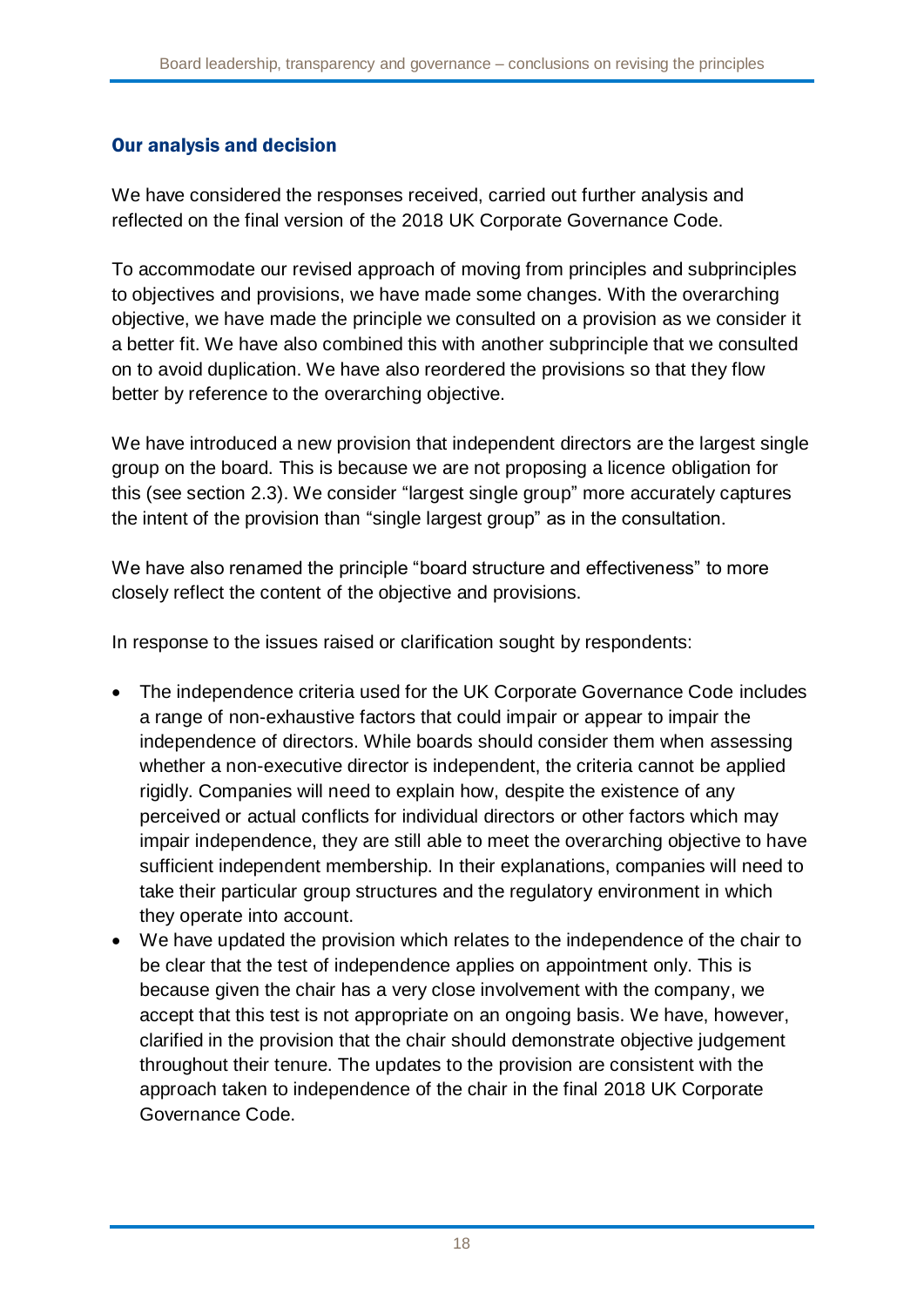- Where there are references to independent members or directors, this includes chairs where they are independent on appointment and continue to demonstrate objective judgement.
- In line with our approach of setting overarching objectives and relying on companies to deliver them without us setting prescriptive rules, we have included a provision for an independent chair. However as we set out above, we expect companies will normally adopt the provisions to meet the objectives but there may be limited circumstances where a company's approach conflicts with a provision. Where this is the case, companies should carefully consider, and explain how, their arrangements deliver the overarching objective. We consider there is a high bar on these issues, and we expect companies to challenge themselves and to take proactive steps to show that the objectives are being met through other means.
- We have removed the specific subprinciple on committee membership as this is now covered by the new provision on balance of membership on the board and its committees. This change is in line with our intent that knowledge and experience on committees is sought at a collective rather than individual level.
- We considered whether we should add a provision that the nominations committee should consider succession planning and note that this is covered in the UK Corporate Governance Code. However, we do not intend to capture everything that a well-run company would be expected to do as a matter of course in these principles, but rather to focus on aspects of board leadership and governance which we consider are particularly important for companies which deliver an essential public service within a regulatory framework.
- On balance, our expectation remains that board evaluations should be conducted annually as this is in line with current best practice and this is reflected in the relevant provision. But we want to encourage companies to be responsible for making the right arrangements – for example who should carry out the evaluation. While companies will need to account for how they have met the objective and will therefore need to explain their approaches, we do not think it is appropriate for Ofwat to prescribe these arrangements.
- We do not consider it appropriate to insert additional wording into provision (i) on board committees to state that identifying expertise should lead to shareholder and customer interests being more aligned. This is because it is for company boards to own the balance between those interests and it is therefore not appropriate for Ofwat set out prescriptive rules about this.
- Companies must ensure that their boards are effective and well run so that they can fulfil their responsibilities to their customers and other stakeholders. Decisions on board appointments sit squarely with companies, rather than Ofwat, so that they can be accountable for the effective running of the company.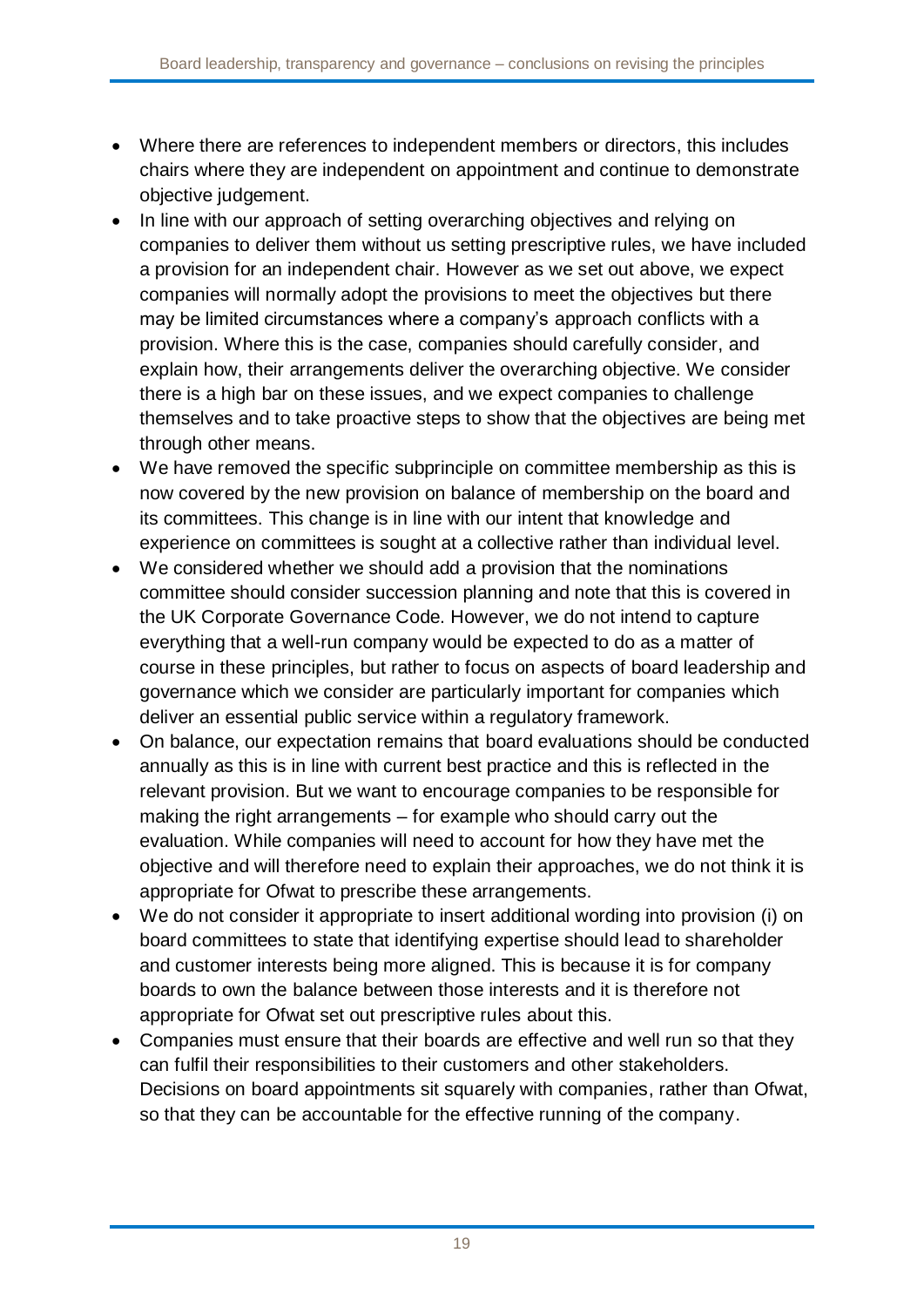The following box shows the final objective and provisions for board structure and effectiveness.

#### Objective 4 – Board structure and effectiveness

Boards and their committees are competent, well run, and have sufficient independent membership, ensuring they can make high quality decisions that address diverse customer and stakeholder needs.

## **Provisions**

- i. Boards and board committees have the appropriate balance of skills, experience, independence and knowledge of the company. Boards identify what customer and stakeholder expertise is needed in the boardroom and how this need is addressed.
- ii. Independent non-executive directors are the largest single group on the board.
- iii. The chair is independent of management and investors on appointment and demonstrates objective judgement throughout their tenure. There is an explicit division of responsibilities between running the board and executive responsibility for running the business.
- iv. There is an annual evaluation of the performance of the board. This considers the balance of skills, experience, independence and knowledge, its diversity, how stakeholder needs are addressed and how the overarching objectives are met. The approach is reported in the annual report and any weaknesses are acted on and explained.
- v. There is a formal, rigorous and transparent procedure for new appointments which is led by the nomination committee and supports the overarching objective.
- vi. To ensure there is a clear understanding of the responsibilities attached to being a non-executive director in this sector, companies arrange for the proposed, final candidate for new non-executive appointments to the regulated company board to meet Ofwat ahead of a formal appointment being made.
- vii. There is a majority of independent members on the audit, nomination and remuneration committees and the audit and remuneration committees are independently led.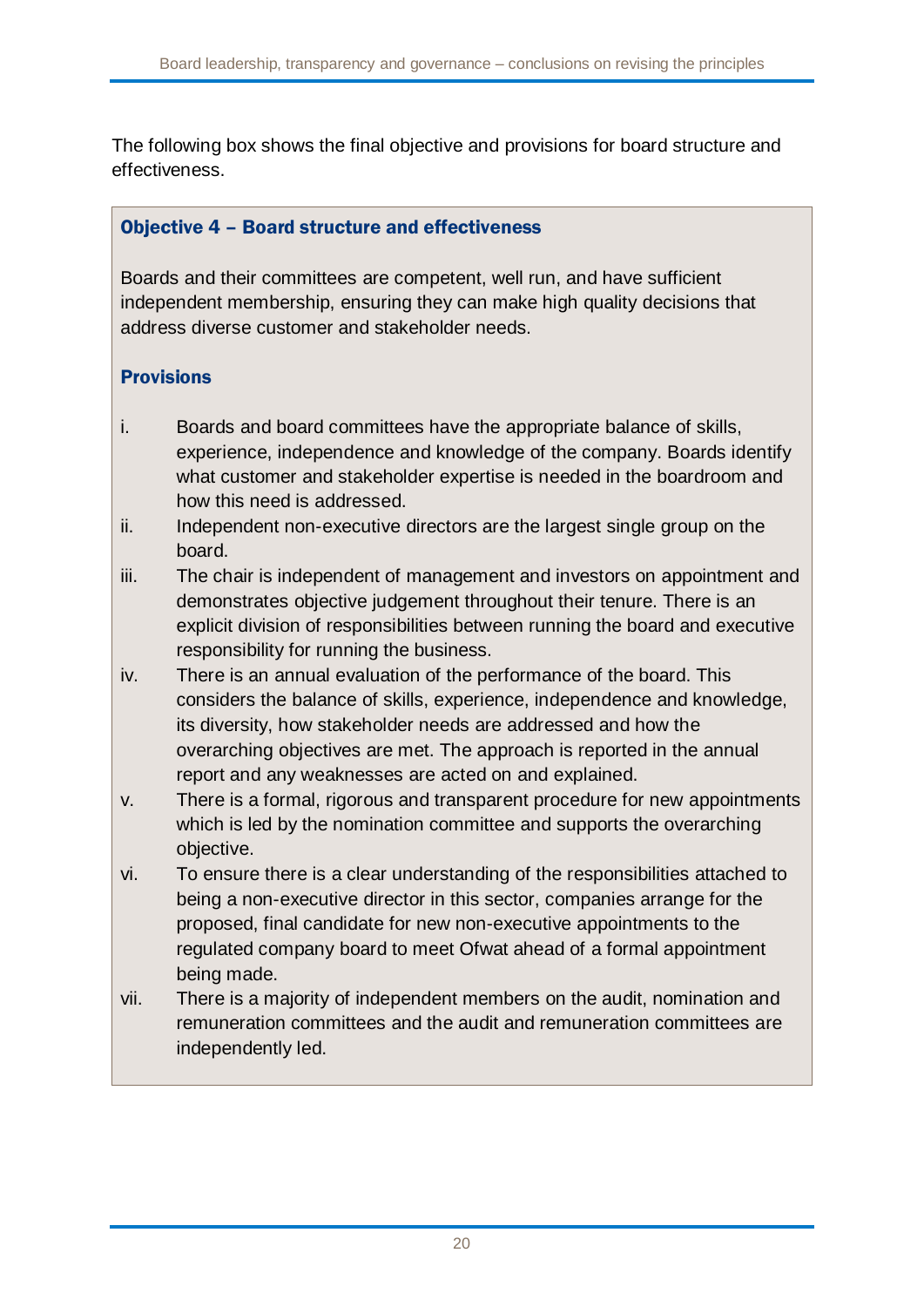## <span id="page-21-0"></span>2.3 Licence obligations

In this section we address what we consulted on regarding licence obligations. Before setting out our analysis and decisions, we summarise our consultation position and respondents' views for the following key areas:

- the proposed licence obligation to meet the principles;
- specific licence requirements for board composition; and
- existing licence conditions that are relevant to board leadership, transparency and governance.

## 2.3.1 Proposed licence condition to meet the principles

#### Our July consultation

We proposed introducing an obligation in all companies' licences to meet the principles. We considered this was necessary to ensure consistently high standards of board leadership across the sector and that the objectives of the principles will continue to be met as company boards and investors change over time.

We also proposed that the licence condition would be accompanied by a mechanism that would allow companies to ask us to refer any revisions to the principles to the Competition and Markets Authority where they dispute those revisions and a process through which we would make changes to the principles.

#### Respondents' views

Respondents were divided on the proposed licence condition. Most respondents did not oppose it or were supportive. Some respondents agreed that it was a necessary step to ensure compliance. Some respondents called for more detailed requirements, with clear consequences for non-compliance.

Nearly half of companies that responded disagreed with the proposal. Many considered that the principles already carry enough weight given either existing licence conditions or other regulatory requirements.

Other points made by respondents were that the principles are not specific, measurable and targeted and therefore do not lend themselves to a licence condition; that a licence condition would undermine Ofwat's stated goal of allowing flexibility and autonomy to companies in how they choose to comply; and that Ofwat would need flexibility to update the principles with evolving best practice.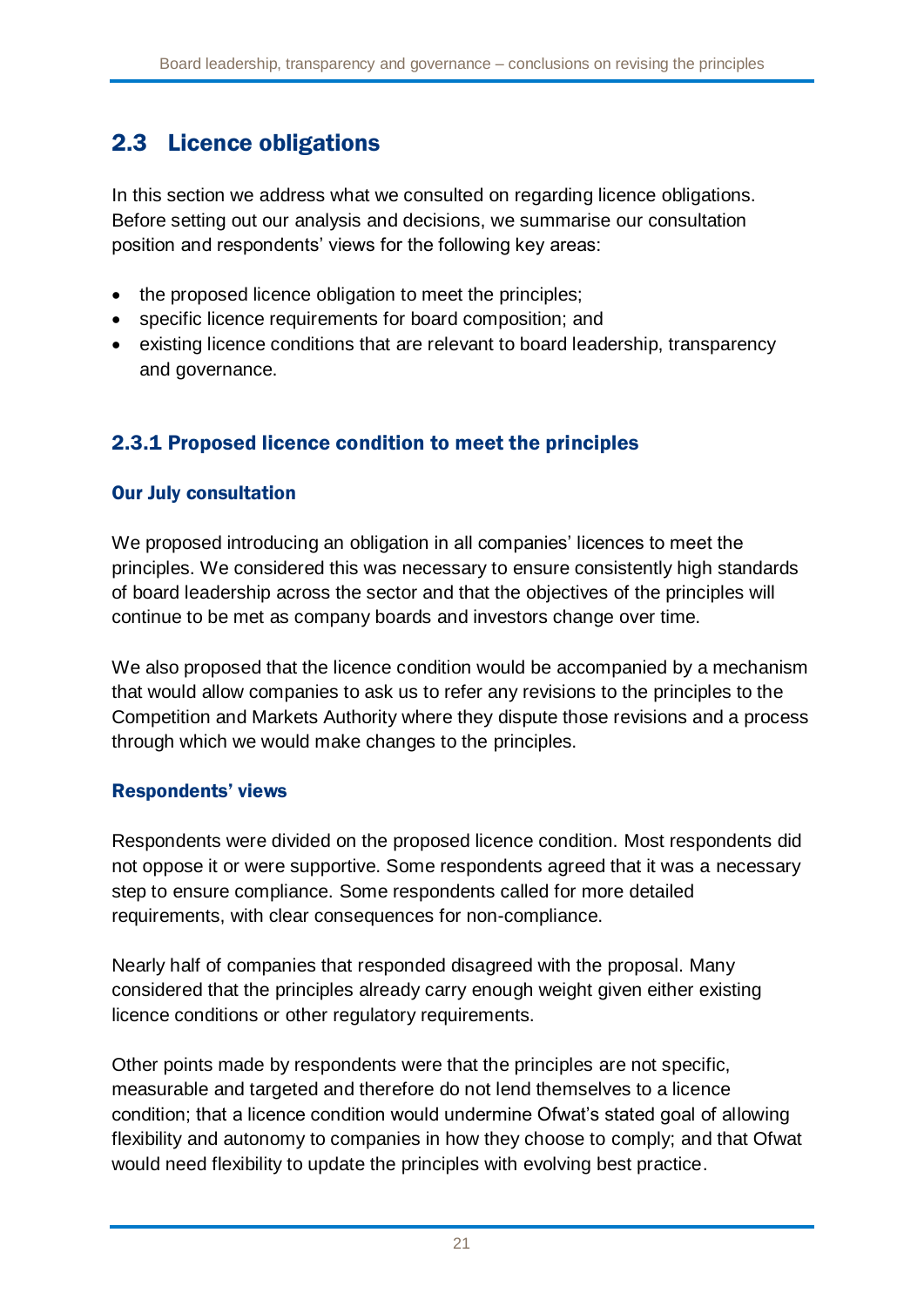Most respondents agreed with the proposed appeal mechanism and change process. Some suggested a tougher threshold for the change process, where Ofwat would need to demonstrate that the existing arrangements are against the public interest. Others suggested that stakeholders' views should have equal weighting to companies' views on proposed changes to the principles.

## 2.3.2 Specific licence requirements for board composition

#### Our July consultation

We consulted on introducing further requirements into all companies' licences for the chair of the board to be independent and for independent non-executive directors to be the largest single group on boards. We also asked whether we should go further and consider whether, in fact, independent non-executive directors should be the majority on the board.

#### Respondents' views

A large majority of respondents disagreed with the proposed licence condition for an independent chair. Reasons given included that the licence condition to meet the principles would already cover this; that there is a need to retain flexibility with "comply or explain"; and that an independent chair is inappropriate in a single shareholder owned company. Most of these respondents agreed that the requirement should be retained as a subprinciple. The few respondents that agreed with the proposed licence condition thought that there should be no flexibility because independent chairs are essential for good governance.

Respondents were more evenly split on the proposed licence condition for independent non-executive directors to be the largest single group on boards. Around half supported or did not object to the licence condition. A few suggested we should go further by ensuring that the needs of service users and customers are more heavily weighted in decision making. Most companies who responded opposed a licence condition. Reasons given included concerns about regulatory uncertainty because of the need for boards to interpret the independence of directors; increasing the quantity of independent non-executives will not necessarily increase the quality of board governance; and the risk of a licence breach in the event of unforeseen, temporary non-compliance.

A significant majority of respondents did not see merit in going further by requiring a majority of independent non-executive directors on boards. They were concerned that this would carry additional costs, be impeded by the difficulty of finding suitable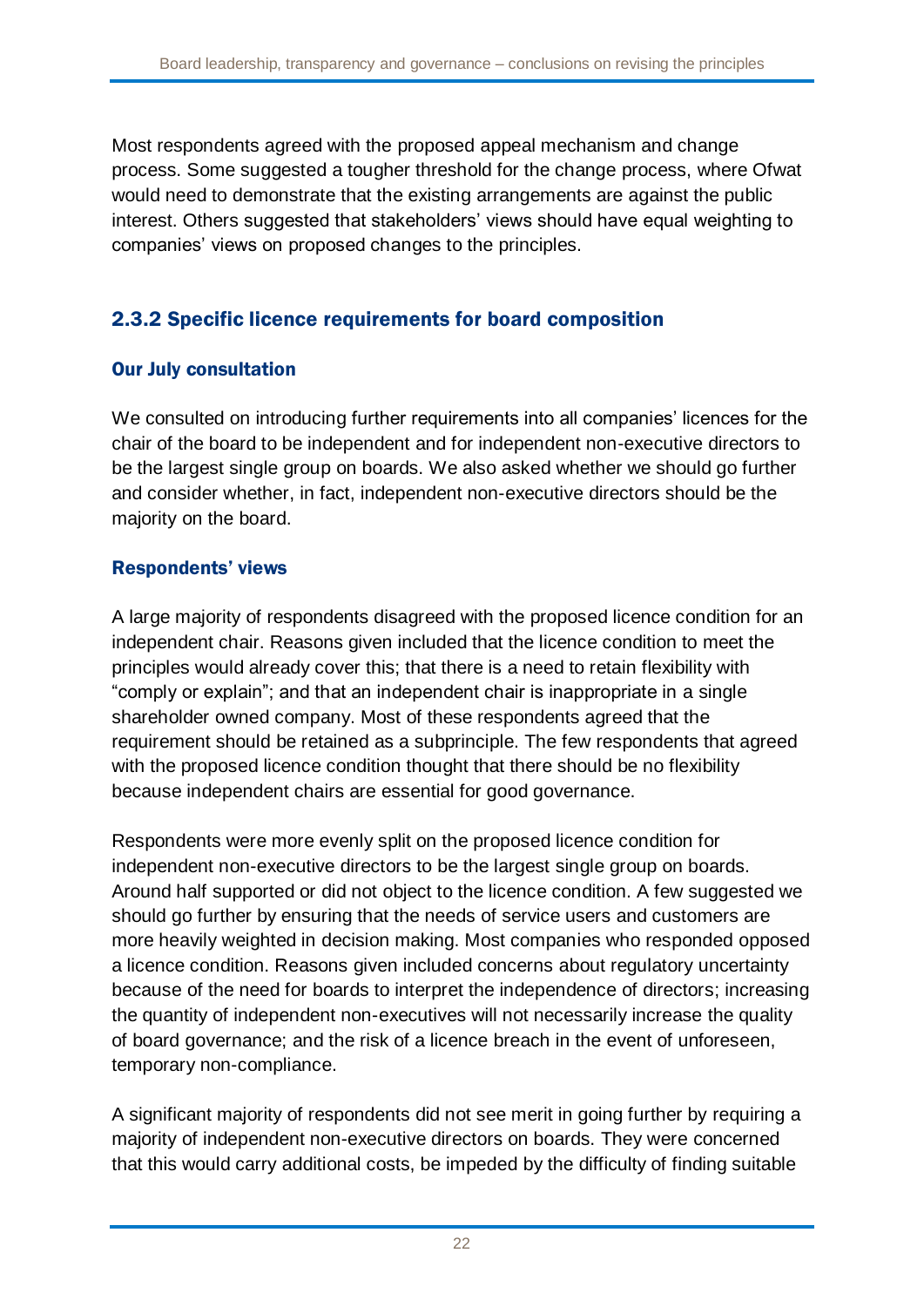candidates and make the size of the board unwieldy. A small minority of respondents thought that there were merits in the proposal, with some suggesting that it would be more appropriate as a subprinciple.

## 2.3.3 Existing licence conditions

#### Our July consultation

In our July consultation we said that alongside a licence obligation to meet the principles there may be scope to simplify existing conditions in some companies' licences relating to corporate governance. We asked for examples of instances where companies' licences may overlap or conflict with the proposed principles.

We have already introduced licence obligations to meet the principles for five companies who have had a change of control or structure since 2016. In doing so, we also removed certain existing conditions relating to corporate governance where there was a clear overlap.

#### Respondents' views

Some respondents supported simplifying existing licence conditions, however most respondents said they did not consider there to be any overlaps or conflicts. Where respondents did consider there to be potential overlaps or conflicts, they suggested:

- The requirement for companies to have "particular regard" to the UK Corporate Governance Code.
- The obligation relating to company boards having no fewer than three independent non-executive directors of most companies' licences.
- A few respondents said much of the ring-fencing conditions would benefit from review alongside our proposed licence obligation.

### 2.3.4 Our analysis and decision

As we have set out above, we have revised and streamlined the principles in light of consultation responses. Alongside this, we intend to pursue the introduction of a licence condition to meet the objectives set out in the principles. Streamlining the principles addresses some of the concerns raised by respondents, and we do not consider other arguments put forward by respondents against the inclusion of a licence obligation to meet the principles are compelling.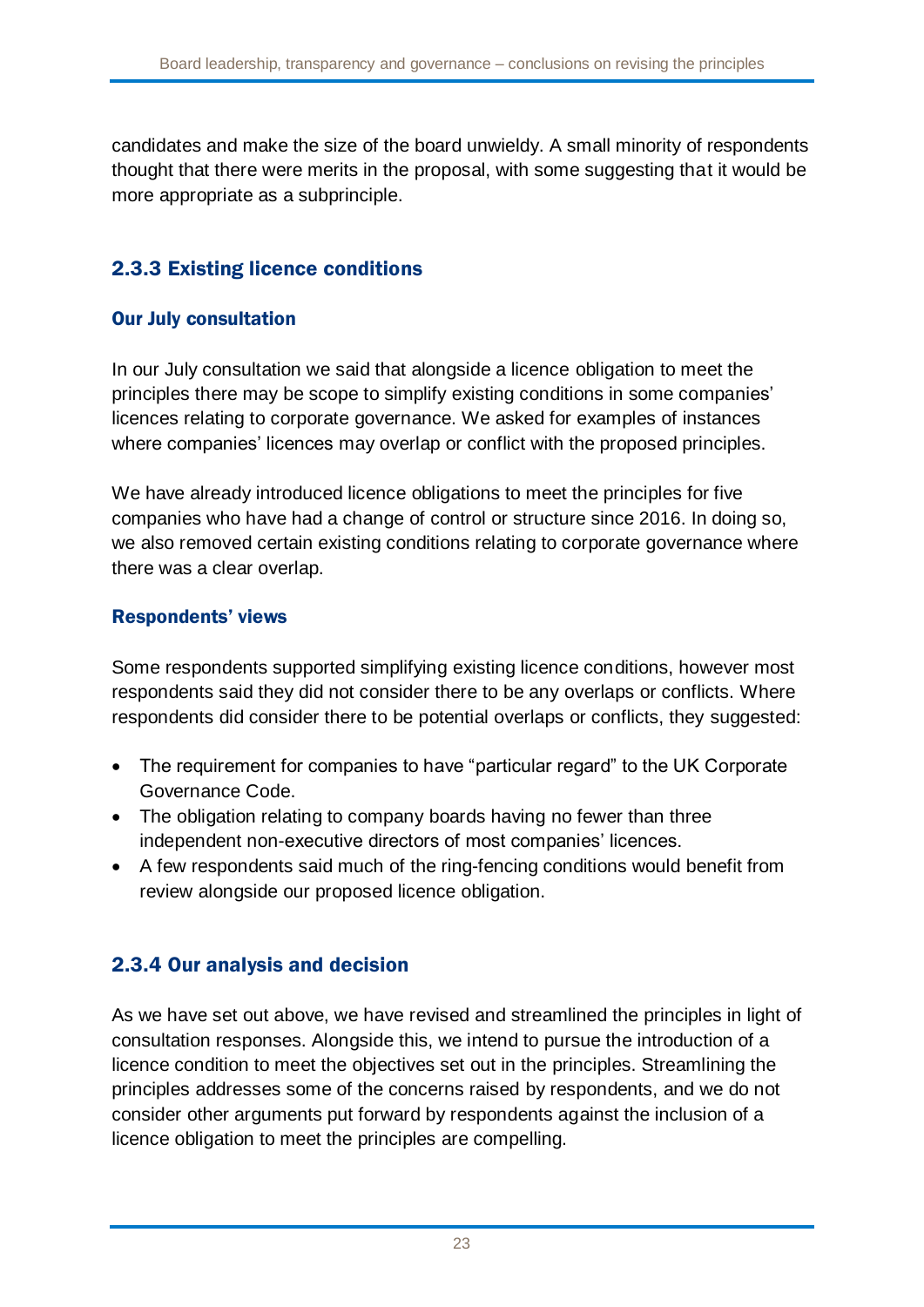The aim of the licence obligation is to require companies to have a direct, enforceable obligation to meet the objectives. We consider that it is no longer sufficient that this important issue is dealt with by principles that sit outside the licence framework. There is an imperative to include a licence condition to prompt a step change to ensure that boards give regular consideration to how the objectives are best served and delivered. Additionally, we consider the licence obligation is necessary to ensure consistently high standards of board leadership across the sector and so that the objectives of the principles will continue to be met as boards and investors change over time.

In our view, a licence condition is a better long-term tool for driving accountability and responsibility for delivering our underlying objectives than the current approach. We intend to engage with companies on the licence condition before proceeding to modify licences. We expect to initiate a licence modification process under section 13 of the Water Industry Act 1991 for the largest regulated water companies in spring 2019. Similarly, we plan to engage before initiating an equivalent licence modification process with the licensed infrastructure provider (under section 17IA of the Water Industry Act 1991). In box 2.2 we have included proposed licence condition text for further engagement with companies.

While we recognise that some companies already have a licence condition to meet the board leadership, transparency and governance principles, we propose to update those licences with the new version of the condition when we introduce it for all companies. This version will require companies to meet the objectives rather than the principles as is currently the case. For the avoidance of doubt, once the 2019 principles become effective on 1 April 2019, we would expect companies with the existing licence condition to meet the new objectives.

As currently exists in the licences of companies who already have a licence obligation to meet the principles, we are minded to include a mechanism in the proposed licence condition which would allow companies to ask us to refer any revisions to the objectives to the Competition and Markets Authority if they dispute whether any revisions are appropriate. This is similar to the appeal mechanism in companies' licences for the Regulatory Accounting Guidelines. The proposed licence condition also sets out the process to revise the objectives, including that we will consult and provide any relevant notice periods.

Although we consider the principles are sufficiently future proof, they may need to be updated from time to time – this could be by revising the objectives or the provisions. Before any changes, we would consult widely and carefully consider the views of all stakeholders. This consultation would precede any revisions which are subject to the proposed mechanism in the licence condition.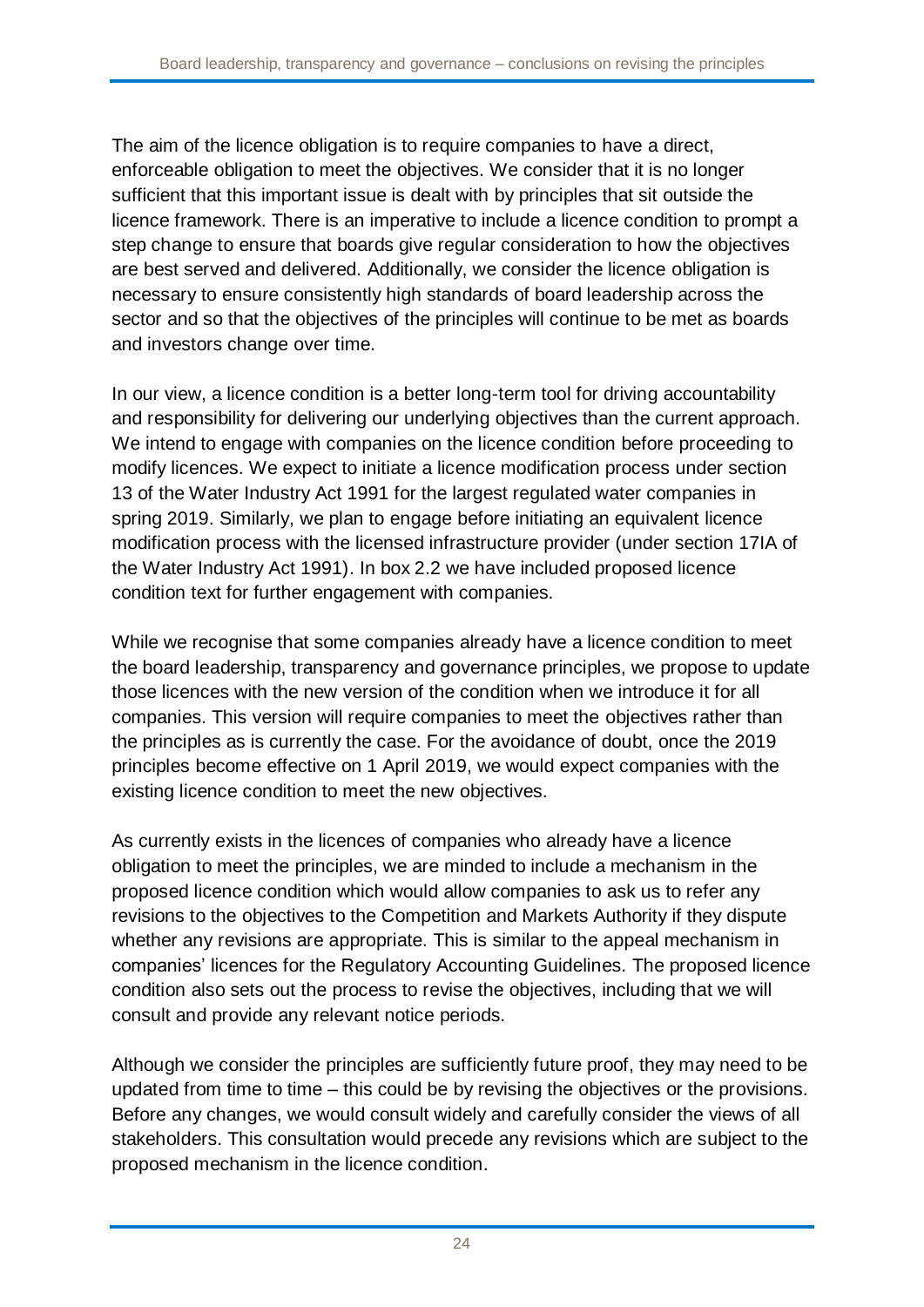Some companies identified where they considered a licence obligation to meet the principles may overlap with existing requirements in their licences. Where we have previously introduced a licence condition to meet the board leadership, transparency and governance principles into companies' licences we have removed some existing obligations from these companies' licences. As part of introducing a new licence obligation to meet the objectives, we are considering which existing requirements it may be appropriate to remove from companies' licences and will engage further with companies about this.

In view of consultation responses, we will not progress with specific licence conditions on board composition at this time. Instead we are focusing on the licence condition to meet the objectives as a tool for promoting a focus on outcomes, rather than following detailed rules. We continue to believe that having an independent chair and independent non-executive directors as the largest single group on the board are important in demonstrating there is sufficient independent membership on the board, as set out in the objective on board structure and effectiveness.

In line with [our approach to enforcement,](https://www.ofwat.gov.uk/publication/ofwats-approach-to-enforcement/) we will take a stepped approach where we have concerns that a company is contravening its obligations, or may do so in the future. We will usually pursue informal regulatory action with companies first where that is the most appropriate means of making sure that they meet their obligations. If this does not achieve the desired result, we may take formal regulatory action, including enforcement.

#### Box 2.2 – Proposed updated licence text (to be inserted in conditions I or P)

- x.1 The Appointee must, at all times, conduct the Appointed Business as if the Appointed Business were:
	- (a) substantially the Appointee's sole business; and
	- (b) a public limited company separate from any other business carried out by the Appointee.
- x.2 The Appointee must meet the objectives on board leadership, transparency and governance issued by Ofwat and revised from time to time and explain how they are doing so in their annual reporting.
- x.3 Ofwat may, from time to time, revise the objectives in any manner that it considers appropriate, provided that, before any revision takes effect, Ofwat: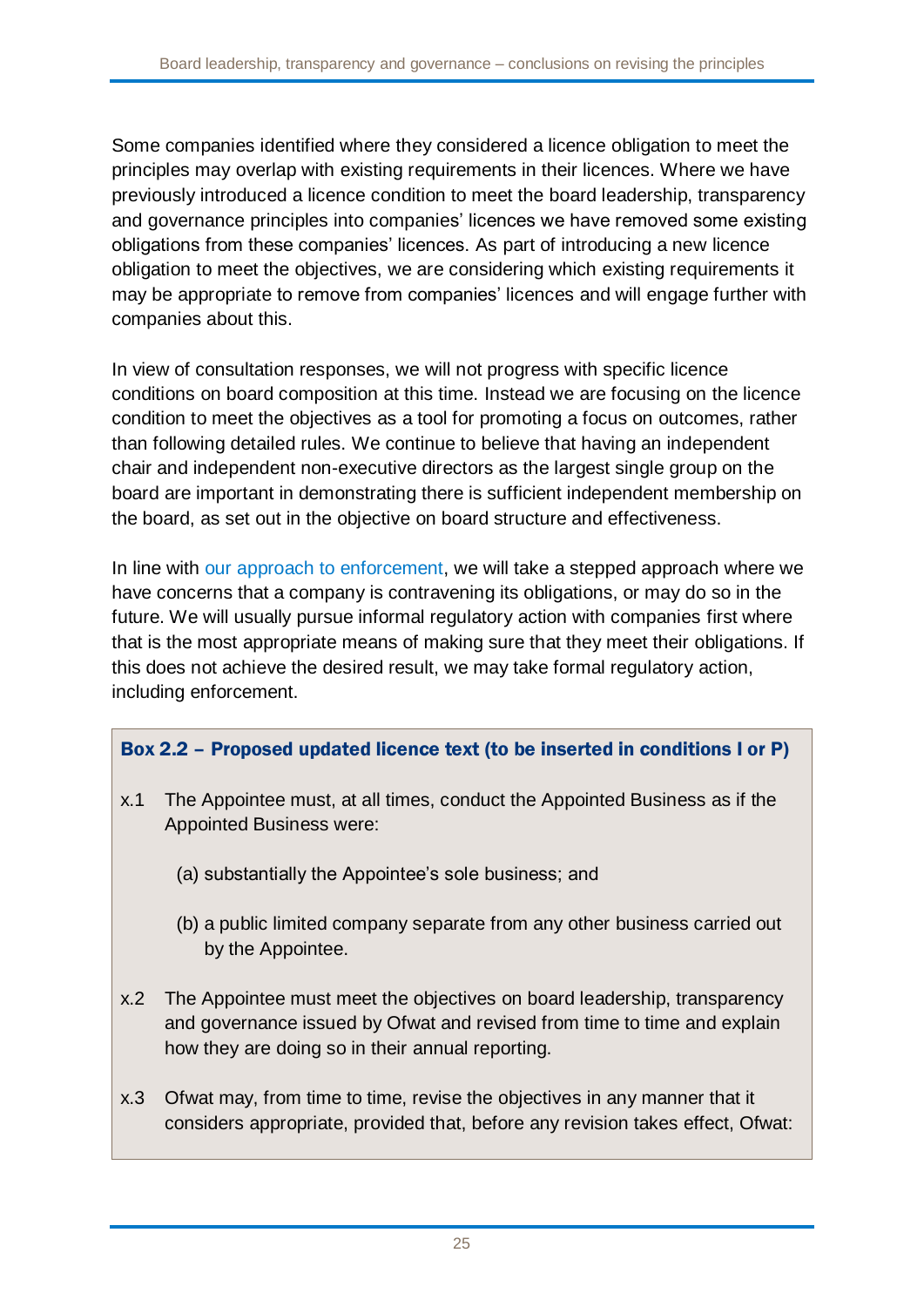- (a) consults the Appointee on a draft of the proposed revision;
- (b) has regard to any representations made by the Appointee;
- (c) publishes a final version of the revision, incorporating any changes made to the draft following consultation; and
- (d) gives reasonable notice (of at least one month) to the Appointee of the date on which that revision will take effect.
- x.4 The Appointee may notify Ofwat, within one month of receiving notice of a revision to the objectives under x.3 (c), that it disputes the revision, and in that case:
	- (a) the question of whether the revision is appropriate shall (unless Ofwat withdraws the decision to make it) be referred by Ofwat to the Competition and Markets Authority for determination; and
	- (b) the revision shall not take effect unless and until the Competition and Markets Authority determines that it shall.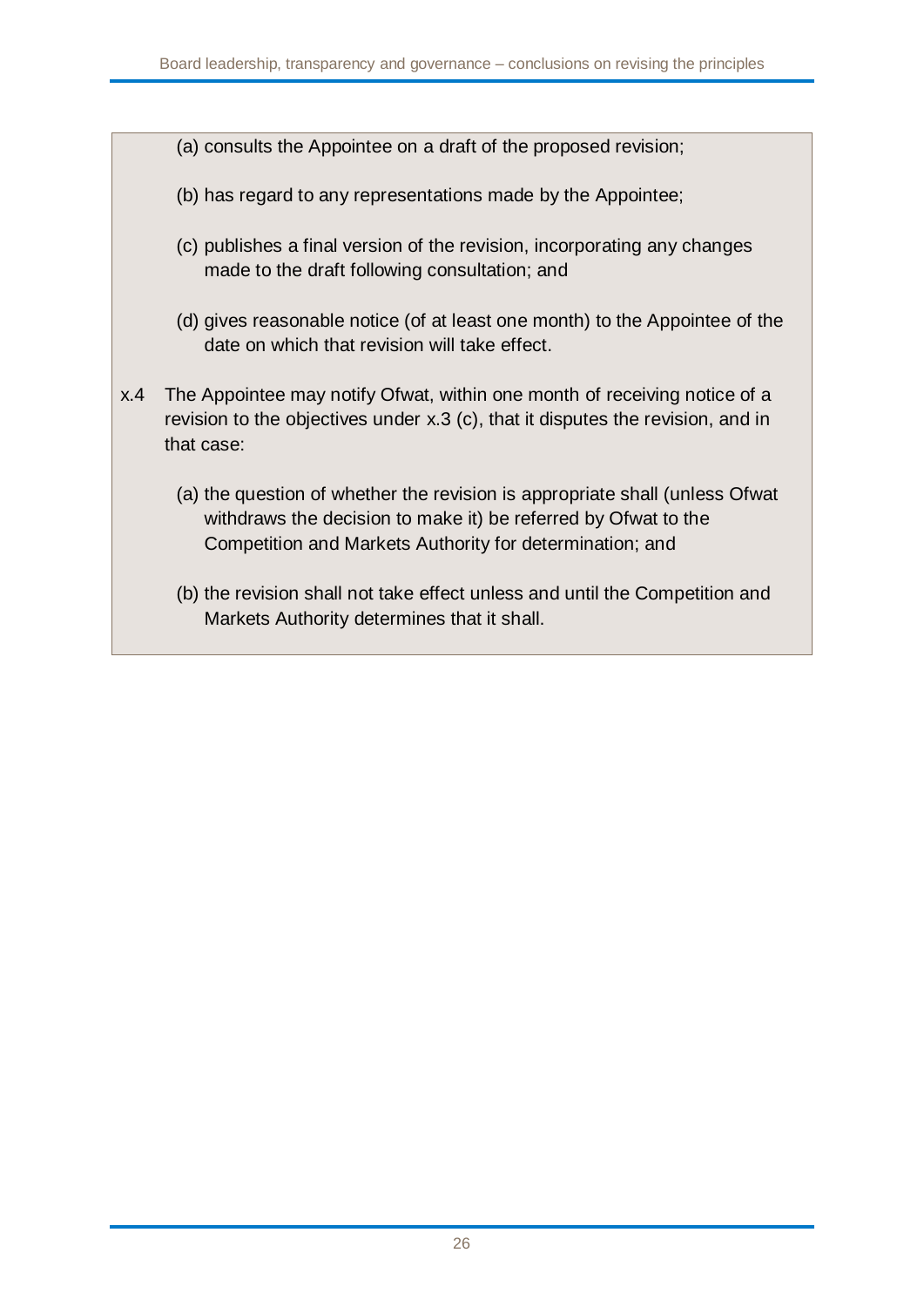# 3. Future developments

In this section we set out:

- some considerations for companies' future reporting; and
- the next steps on implementation of our decisions.

## <span id="page-27-0"></span>3.1 Future reporting

In the new 2019 principles, we have updated our approach to ensure that companies focus on the objectives they need to achieve, are encouraged to reflect modern best practice as a matter of continual improvement, and avoid a tick-box approach.

One of the drivers for our review was to instil a renewed focus on the importance of board leadership and governance to the legitimacy of the sector and the standards expected. Going forward, we therefore expect to see companies sharpen their reporting and we intend to increase our own focus on how well companies are doing.

As we set out in section [2.1,](#page-4-0) companies should meet the objectives and explain how they have done so. This will require companies to think again about their practices and approach to reporting, and they should reflect that their audience is not only or even primarily Ofwat, but customers and other stakeholders.

The focus of the explanations that companies provide is important. In recent years, some companies have simply explained that they have adopted an alternative approach to that set out in the 2014 principles. While this has provided a greater level of transparency about practices, this approach does not help explain whether and how those practices actually deliver against the ambitions of the principles. The 2019 principles are clear that all companies will need to explain how their practices are delivering the objectives. Although not intended as an exhaustive guide to how to meet the principles, below we have highlighted some areas where we consider some companies will need to review their approach.

We do not consider it sufficient for companies to refer to letters from Ofwat as an explanation (or justification) for their arrangements without further explanation, as this does not provide sufficient transparency or explanation about how they are delivering the objectives. We expect to see companies providing up-to-date, selfstanding reporting which clearly explains to their customers and other stakeholders how they have ensured their approaches meet the objectives.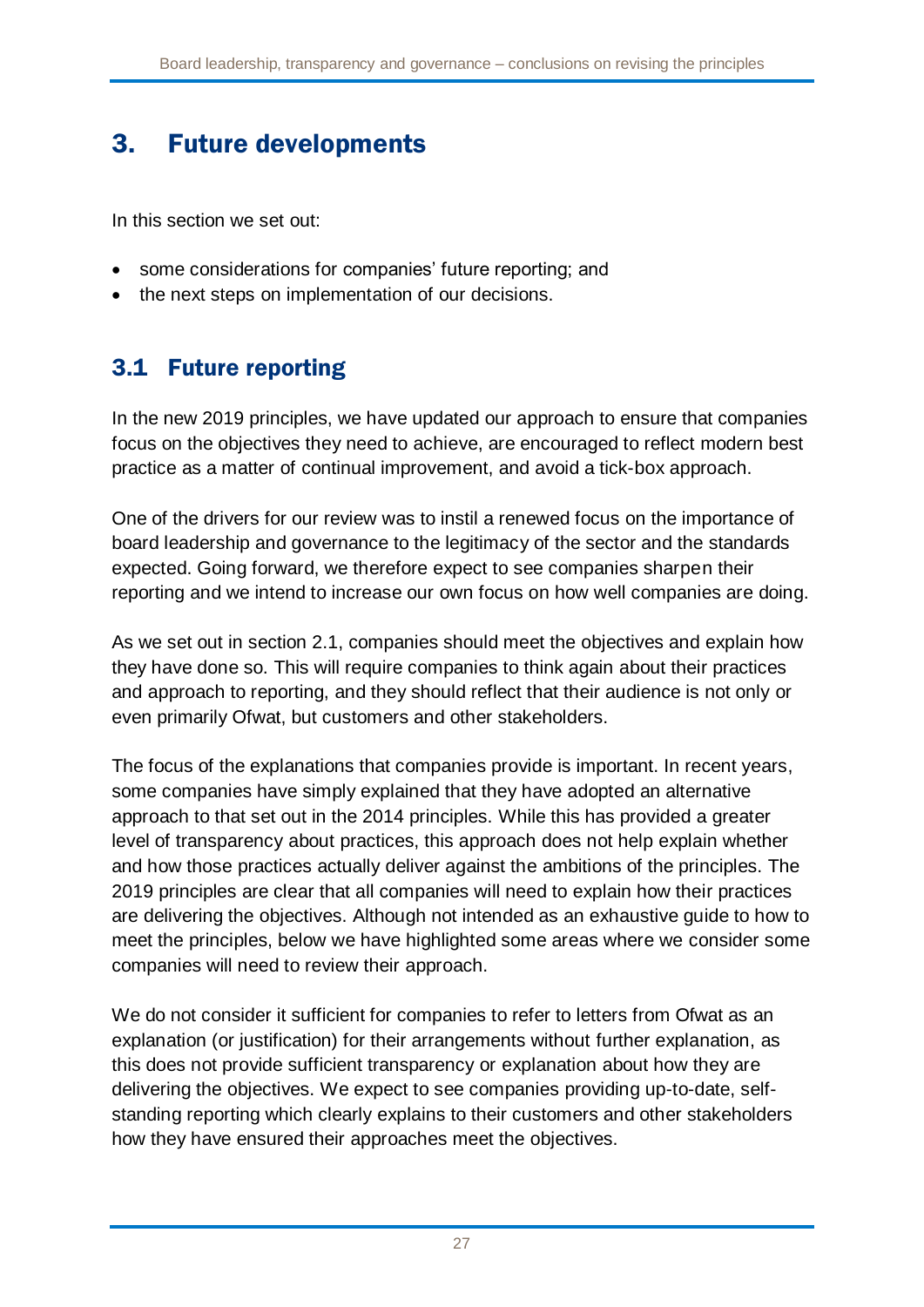The 2014 principles say that reserved matters must be documented and clearly articulated in the annual report, and that we expect companies to comply with the principles or explain. Companies have not always clearly articulated all matters that are reserved to shareholders or holding companies or provided adequate explanation (if any) of how certain reserved matters – that go beyond company law requirements – nevertheless allow the regulated company board to have full control of the business and be equipped to make strategic decisions about all aspects of the business. Examples include stating that the board "has a schedule of matters reserved for its decision" without setting out those matters; stating that certain strategic decisions are reserved to the holding company without providing further explanation; and companies requiring approval by the holding company of the company's strategic aims and objectives, without further explanation. We consider this is an area where greater transparency is needed.

Previous explanations relating to having a non-independent chair, not having independent non-executive directors as the largest single group on the board, or why a board considers a director to be independent despite circumstances that could be considered to impair their independence, have not always addressed the question of whether these alternative arrangements deliver sufficient independent membership.

### **Transition**

The 2014 principles will remain in place until April 2019, and companies will report against these in their 2019 annual performance reports. Having looked closely at the past practices highlighted above in relation to our expectations for delivery and reporting under the 2019 principles, we think companies should challenge themselves afresh in the next reporting year. They should ensure any explanations for practices that do not comply with the 2014 principles address how the alternative approach retains the confidence of their customers and other stakeholders by reference to the underlying principles. We will increase our focus in this area too.

We have decided not to include the board leadership, transparency and governance principles as a category in the latest company monitoring framework assessment (to be published later in January 2019) as we wanted to give companies sufficient notice of our renewed challenge to them under the current principles.

In their 2019 annual performance reports, we also expect companies to explain the steps they are taking towards ensuring they can meet the objectives of the new 2019 principles going forward. For example, we are aware that some company boards have already started to monitor and assess company values and culture to satisfy themselves that behaviours are aligned with purpose.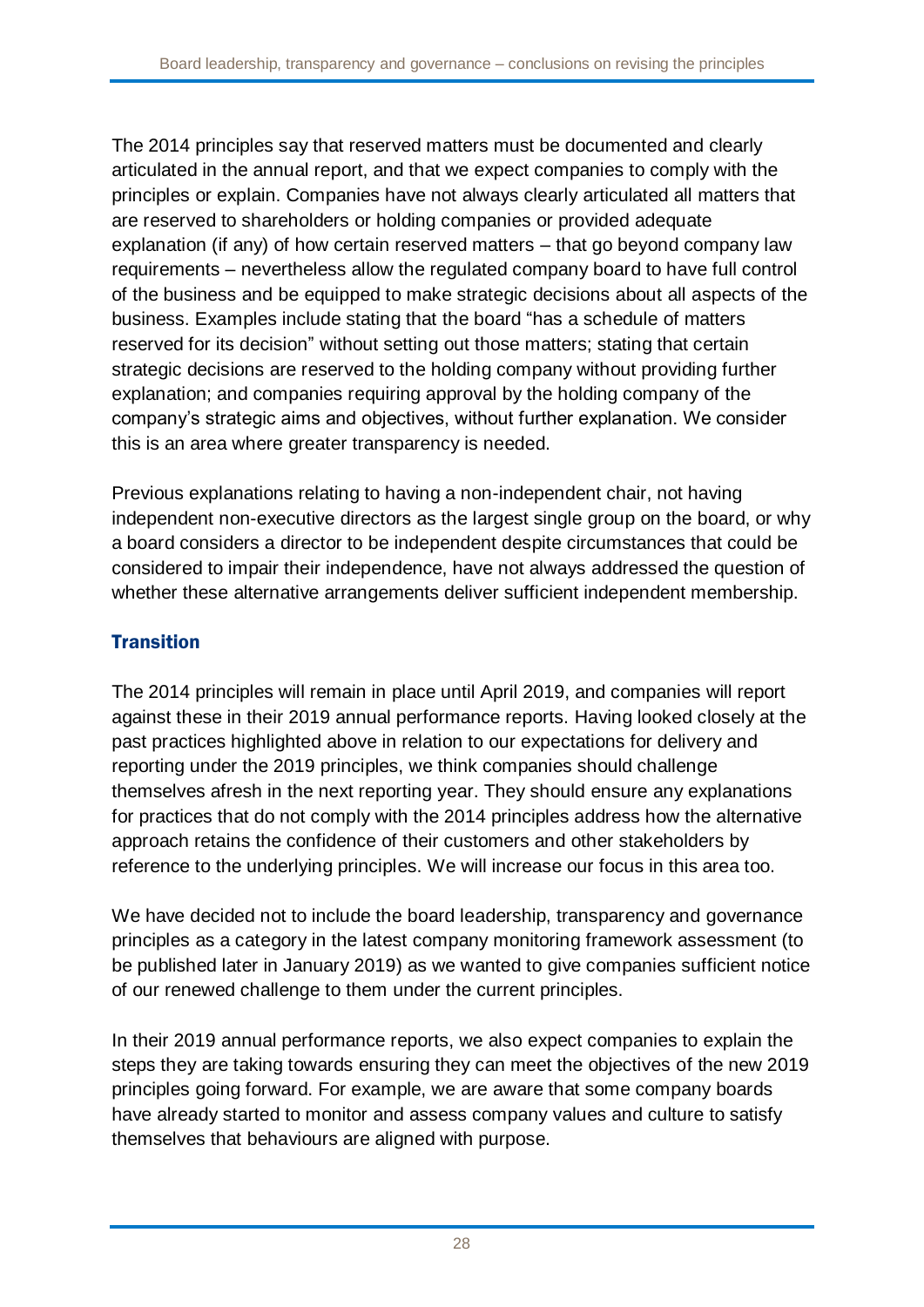## 3.2 Next steps

The revised principles will come into effect from 1 April 2019. Subject to the licence modification process that we plan to initiate in the spring, we will aim for the licence condition to be effective from summer 2019.

For 2018-19, companies should report against the principles that were in place at the time (the 2014 principles). However, we expect companies to take on board the feedback provided in section [3.1](#page-27-0) when preparing their reports and to explain any steps they are taking to transition to the 2019 principles.

When companies report in 2020 we will consider their arrangements in the round entirely against the 2019 principles.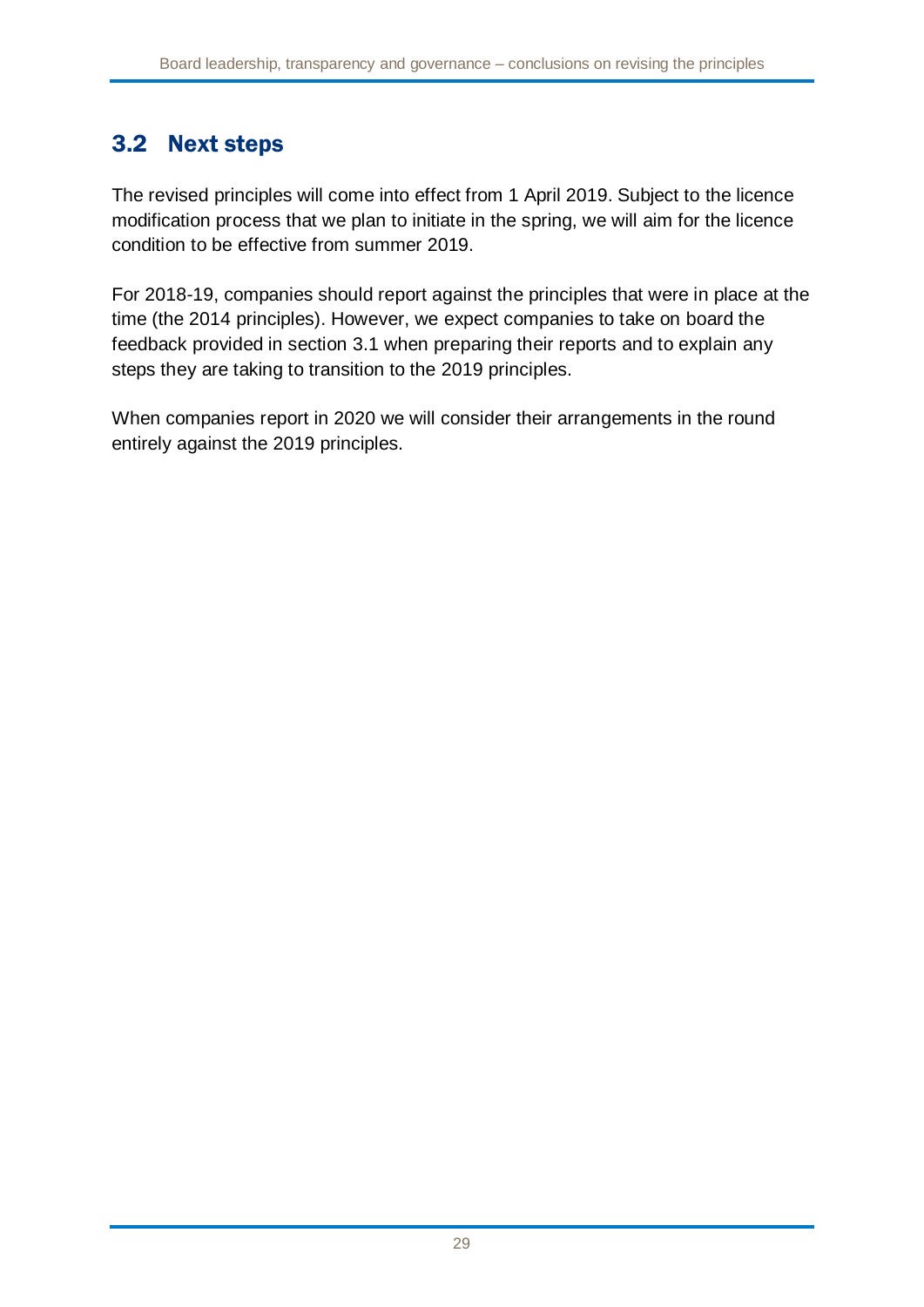## A1 Consultation respondents

We have published all consultation responses in full on [our website.](https://www.ofwat.gov.uk/consultation/consultation-revised-board-leadership-transparency-governance-principles/)

#### Water companies

Affinity Water Anglian Water Bristol Water Dŵr Cymru Welsh Water Northumbrian Water Portsmouth Water SES Water Severn Trent Water South East Water South Staffordshire Water South West Water Southern Water Thames Water United Utilities Wessex Water Yorkshire Water

#### Infrastructure provider

**Tideway** 

#### Trades unions

Unison Unite the Union

#### Consumer bodies

Consumer Council for Water

#### Individuals

Christopher Hodges and Ruth Steinholtz Martin Blaiklock